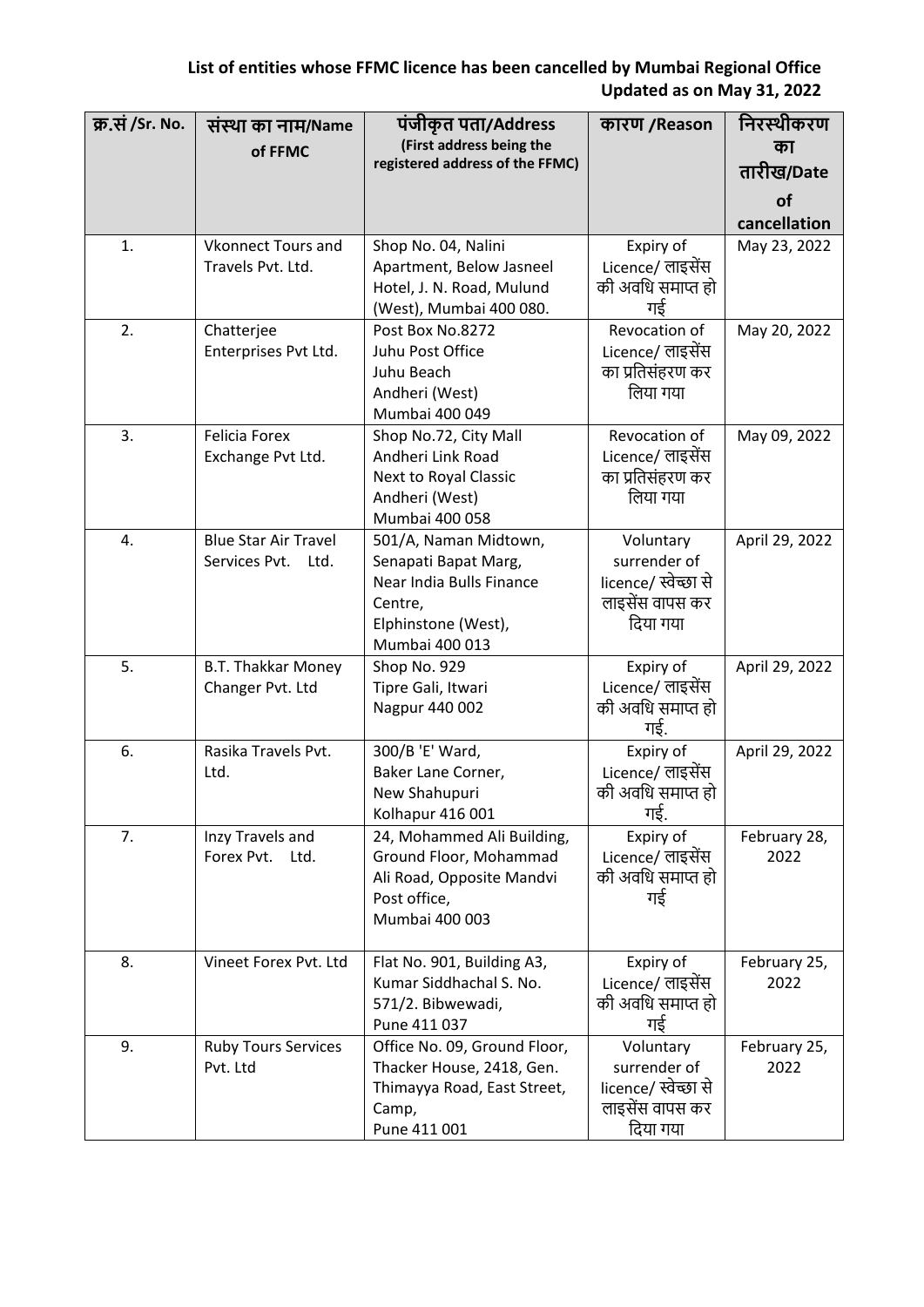| 10. | Skytrack Tours and<br>Travels Pvt. Ltd. | 1st Floor, Jai Hind Society,<br>Plot No. 228, Near Savarkar<br>Marg, Shivaji park, Mumbai<br>400 016              | Expiry of<br>Licence/ लाइसेंस<br>की अवधि समाप्त हो<br>गई                         | February 25,<br>2022 |
|-----|-----------------------------------------|-------------------------------------------------------------------------------------------------------------------|----------------------------------------------------------------------------------|----------------------|
| 11. | Sudhanshu Travels<br>Pvt Ltd            | 1st Floor, Deepak Apartment,<br>720/18, Navi Peth, Near<br>Ganga Medical,<br>Pune 411 030                         | Voluntary<br>surrender of<br>licence/ स्वेच्छा से<br>लाइसेंस वापस कर<br>दिया गया | February 25,<br>2022 |
| 12. | Guideline Travel LLP,                   | 545, Bharat Photo House,<br>Kalbadevi Road, Metro<br>Cinema Junction,<br>Mumbai 400 002.                          | Revocation of<br>Licence/ लाइसेंस<br>का प्रतिसंहरण कर<br>लिया गया                | January 05,<br>2022  |
| 13. | <b>Dihaan Parmar Forex</b><br>Pvt. Ltd. | Shop No. 1, Ground Floor,<br>Rajiv Thakkar Chawl, Main<br>Road, Near Post Office,<br>Dharavi,<br>Mumbai - 400 017 | Expiry of<br>Licence/ लाइसेंस<br>की अवधि समाप्त हो<br>गई                         | January 28,<br>2022  |
| 14. | SOTC Travel Ltd.                        | 324, Dr. D. N. Road, Fort,<br>Mumbai 400 001.                                                                     | Voluntary<br>surrender of<br>licence/ स्वेच्छा से<br>लाइसेंस वापस कर<br>दिया गया | January 28,<br>2022  |
| 15. | Hrison Tours and<br>Forex Pvt Ltd,      | 509, 5th Floor, Vakratunda<br>Corporate Park, Vishweshwar<br>Nagar,<br>Goregaon, (East),<br>Mumbai 400 063        | Voluntary<br>Surrender of<br>Licence/ स्वेच्छा से<br>लाइसेंस वापस कर<br>दिया गया | December 21,<br>2021 |
| 16. | Pushpak Forex Pvt<br>Ltd,               | 795, Mini Apartment,<br>2nd Floor, Bhandarkar Road,<br>Pune 411 004                                               | Voluntary<br>Surrender of<br>Licence/ स्वेच्छा से<br>लाइसेंस वापस कर<br>दिया गया | December 22,<br>2021 |
| 17. | Aimco Forex Pvt Ltd,                    | Shop No. 9, Jai Jawan CHS,<br>Plot No. 1 Sector 17, Vashi,<br>New Mumbai 400 703                                  | Voluntary<br>Surrender of<br>Licence/ स्वेच्छा से<br>लाइसेंस वापस कर<br>दिया गया | December 21,<br>2021 |
| 18. | <b>Bulls and Bears</b><br>Finance Ltd.  | 95, Parijat 5, Ground floor, G<br>Road, Marine Drive,<br>Mumbai 400 002                                           | Voluntary<br>Surrender of<br>Licence/ स्वेच्छा से<br>लाइसेंस वापस कर<br>दिया गया | November 11,<br>2021 |
| 19. | Globalgate Forex Pvt.<br>Ltd.           | Shop No 711, Shop Zone, MG<br>Road, Near Bank of India,<br>Ghatkopar (West)<br>Mumbai 400 086                     | Revocation of<br>Licence/ लाइसेंस<br>का प्रतिसंहरण कर<br>लिया गया                | November 22,<br>2021 |
| 20. | Relcon Forex Pvt. Ltd.                  | 20, Chandra Villa Building,<br>Nehru Road, Near Shiv Sagar<br>Hotel, Vile Parle (East),<br>Mumbai 400 057         | Revocation of<br>Licence/ लाइसेंस<br>का प्रतिसंहरण कर<br>लिया गया                | November 22,<br>2021 |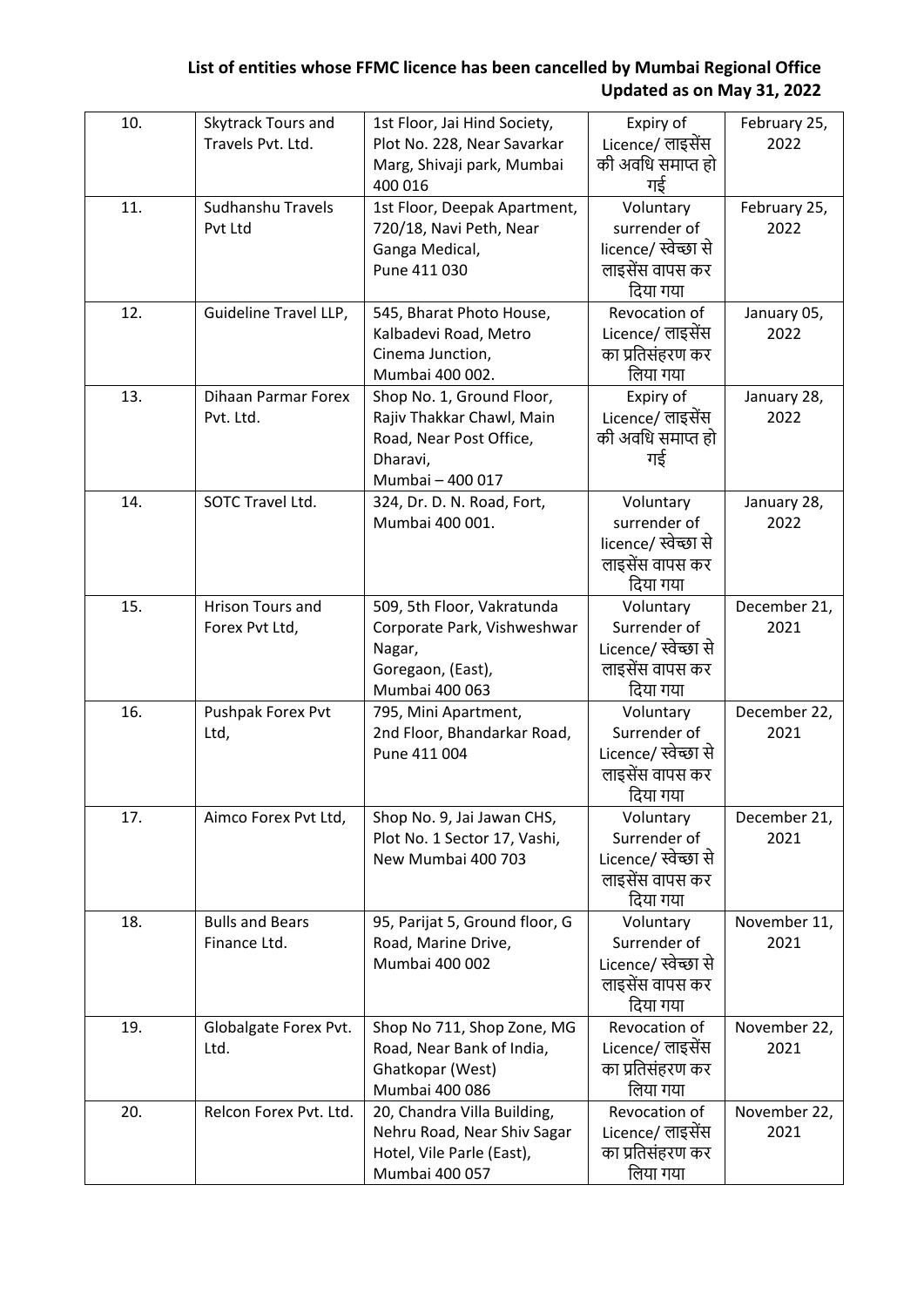| 21. | Andheri Forex Pvt Ltd                                          | Shop No B/3, Kailash Co-op.<br>Housing Ltd. Juhu Church<br>Road, Near Juhu Church,<br>Santacruz West, Mumbai 400<br>049 | Revocation of<br>Licence/ लाइसेंस<br>का प्रतिसंहरण कर<br>लिया गया                | November 10,<br>2021 |
|-----|----------------------------------------------------------------|-------------------------------------------------------------------------------------------------------------------------|----------------------------------------------------------------------------------|----------------------|
| 22. | <b>Bulls and Bears</b><br>Finance Ltd.                         | 95, Parijat 5, Ground floor, G<br>Road, Marine Drive,<br>Mumbai 400 002                                                 | Voluntary<br>Surrender of<br>Licence/ स्वेच्छा से<br>लाइसेंस वापस कर<br>दिया गया | November 11,<br>2021 |
| 23. | Globalgate Forex Pvt.<br>Ltd.                                  | Shop No 711, Shop Zone, MG<br>Road, Near Bank of India,<br>Ghatkopar (West)<br>Mumbai 400 086                           | Revocation of<br>Licence/ लाइसेंस<br>का प्रतिसंहरण कर<br>लिया गया                | November 22,<br>2021 |
| 24. | Relcon Forex Pvt. Ltd.                                         | 20, Chandra Villa Building,<br>Nehru Road, Near Shiv Sagar<br>Hotel, Vile Parle (East),<br>Mumbai 400 057               | Revocation of<br>Licence/ लाइसेंस<br>का प्रतिसंहरण कर<br>लिया गया                | November 22,<br>2021 |
| 25. | Kontact Forex Pvt Ltd                                          | 61A, Floor 2, Plot 195,<br>Arcadia building, V. K. Shah<br>Marg, NCPA, Nariman Point,<br>Mumbai 400 021                 | Voluntary<br>Surrender of<br>Licence/ स्वेच्छा से<br>लाइसेंस वापस कर<br>दिया गया | October 14,<br>2021  |
| 26. | NL Forex Pvt Ltd                                               | Kantilal House, 14, Mama<br>Parmanand Marg, Mumbai<br>400 004                                                           | Voluntary<br>Surrender of<br>Licence/ स्वेच्छा से<br>लाइसेंस वापस कर<br>दिया गया | October 14,<br>2021  |
| 27. | Xpress 4X Foreign<br><b>Exchange &amp; Services</b><br>Pvt Ltd | Room No 7, 2 <sup>nd</sup> Floor, Jakaria<br>Building Commercial CHSL, 7,<br>Shariff Devji Street, Mumbai<br>400 003    | Voluntary<br>Surrender of<br>Licence/ स्वेच्छा से<br>लाइसेंस वापस कर<br>दिया गया | October 14,<br>2021  |
| 28. | <b>Columbus Travels</b><br>and services Pvt Ltd                | Rajni Kunj, M. G. Road,<br>Opposite Dena Bank, Kandivli<br>West, Mumbai, 400 067                                        | Voluntary<br>Surrender of<br>Licence/ स्वेच्छा से<br>लाइसेंस वापस कर<br>दिया गया | October 14,<br>2021  |
| 29. | Adenwala Forex &<br>Travels Pvt. Ltd.                          | Shop No. 28<br>B/D, A Wing, Gulmohar<br>Habitat 2<br>Salunke Vihar Road<br>Opp. Fakhri Hills, Kondhava<br>Pune 411 040  | Voluntary<br>surrender of<br>licence/ स्वेच्छा से<br>लाइसेंस वापस कर<br>दिया गया | July 14, 2021        |
| 30. | Arcadia Travels Pvt.<br>Ltd.                                   | A-7/8, Sitaram Building<br><b>Near Crawford Market</b><br>Dr. D.N. Road<br>Mumbai 400 001                               | Voluntary<br>surrender of<br>licence/ स्वेच्छा से<br>लाइसेंस वापस कर<br>दिया गया | July 14, 2021        |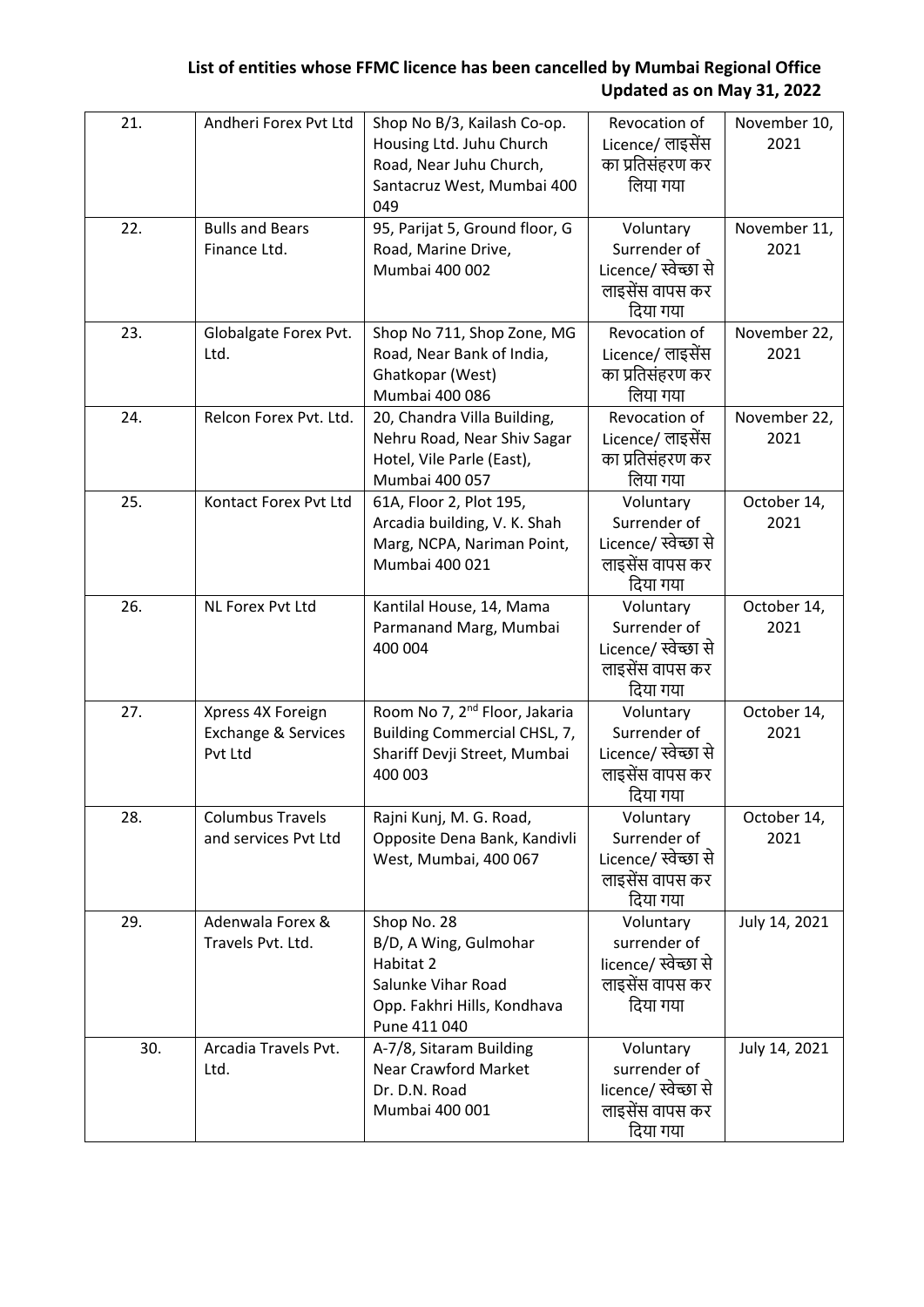| 31. | RSV Forex Pvt. Ltd.                         | Shop No.13, Goodwill Garden<br>CHS Ltd.<br>Plot No.15/16<br>Sector 8, Kharghar 410 210<br>Navi Mumbai                                                                                                                                                                     | Voluntary<br>surrender of<br>licence/ स्वेच्छा से<br>लाइसेंस वापस कर<br>दिया गया | September<br>08, 2021 |
|-----|---------------------------------------------|---------------------------------------------------------------------------------------------------------------------------------------------------------------------------------------------------------------------------------------------------------------------------|----------------------------------------------------------------------------------|-----------------------|
| 32. | Rupal Jewellers Pvt.<br>Ltd.                | Shop No. 13<br>Vaishali Shopping Centre (Air<br>Condition)<br>S.V. Road<br>Malad (West)<br>Mumbai 400 064                                                                                                                                                                 | Voluntary<br>surrender of<br>licence/ स्वेच्छा से<br>लाइसेंस वापस कर<br>दिया गया | September<br>08, 2021 |
| 33. | <b>Travel Masters</b><br>(Mumbai) Pvt. Ltd. | Office No.502-B, 5th Floor<br>Amar Avinash Corporate City<br><b>Bund Garden Road</b><br>Pune 411 001                                                                                                                                                                      | Voluntary<br>surrender of<br>licence/ स्वेच्छा से<br>लाइसेंस वापस कर<br>दिया गया | September<br>08, 2021 |
| 34. | Aasmaa Tours Pvt.<br>Ltd.                   | Corporation House No.326,<br>Ward No.38<br><b>Supreme Building</b><br>Opp. Bharat Goods Transport<br>Chhoti Masjid Road,<br>Satranjipura<br>Nagpur 440 008                                                                                                                | Expiry of licence/<br>लाइसेंस की अवधि<br>समाप्त हो गई                            | March 31,<br>2021     |
| 35. | Cirrus Travels Pvt.<br>Ltd.                 | B Wing, 401/402<br>Ramji House, 30, Jambulwadi<br>Kalbadevi<br>Mumbai 400 002                                                                                                                                                                                             | Expiry of licence/<br>लाइसेंस की अवधि<br>समाप्त हो गई                            | March 31,<br>2021     |
| 36. | Karnavati Finance<br>Limited                | <b>Registered Address</b><br>705, Palm Spring Centre,<br>Above Croma<br>Near New Infinity mall, Link<br>Road<br>Malad (West), Mumbai 400<br>064<br><b>Operational Address</b><br>"Vraj", 5th Floor, Opp. Hotel<br>President<br>Limda Lane, Jamnagar 361<br>001<br>Gujarat | Voluntary<br>surrender of<br>licence/ स्वेच्छा से<br>लाइसेंस वापस कर<br>दिया गया | March 31,<br>2021     |
| 37. | Sangeeta Tourism<br>Services Pvt. Ltd.      | Golwala Apartment<br>P J Nehru Road<br>Santacruz (East)<br>Mumbai 400 055                                                                                                                                                                                                 | Voluntary<br>surrender of<br>licence/ स्वेच्छा से<br>लाइसेंस वापस कर<br>दिया गया | March 31,<br>2021     |
| 38. | Asian Forex Pvt. Ltd.                       | F-3, Gr. Floor, The Amita CHS<br>Ltd.<br>Koldongri Lane No.2, D.K.<br>Angre Marg<br>Andheri (East), Mumbai 400<br>059                                                                                                                                                     | Voluntary<br>surrender of<br>licence/ स्वेच्छा से<br>लाइसेंस वापस कर<br>दिया गया | April 29, 2021        |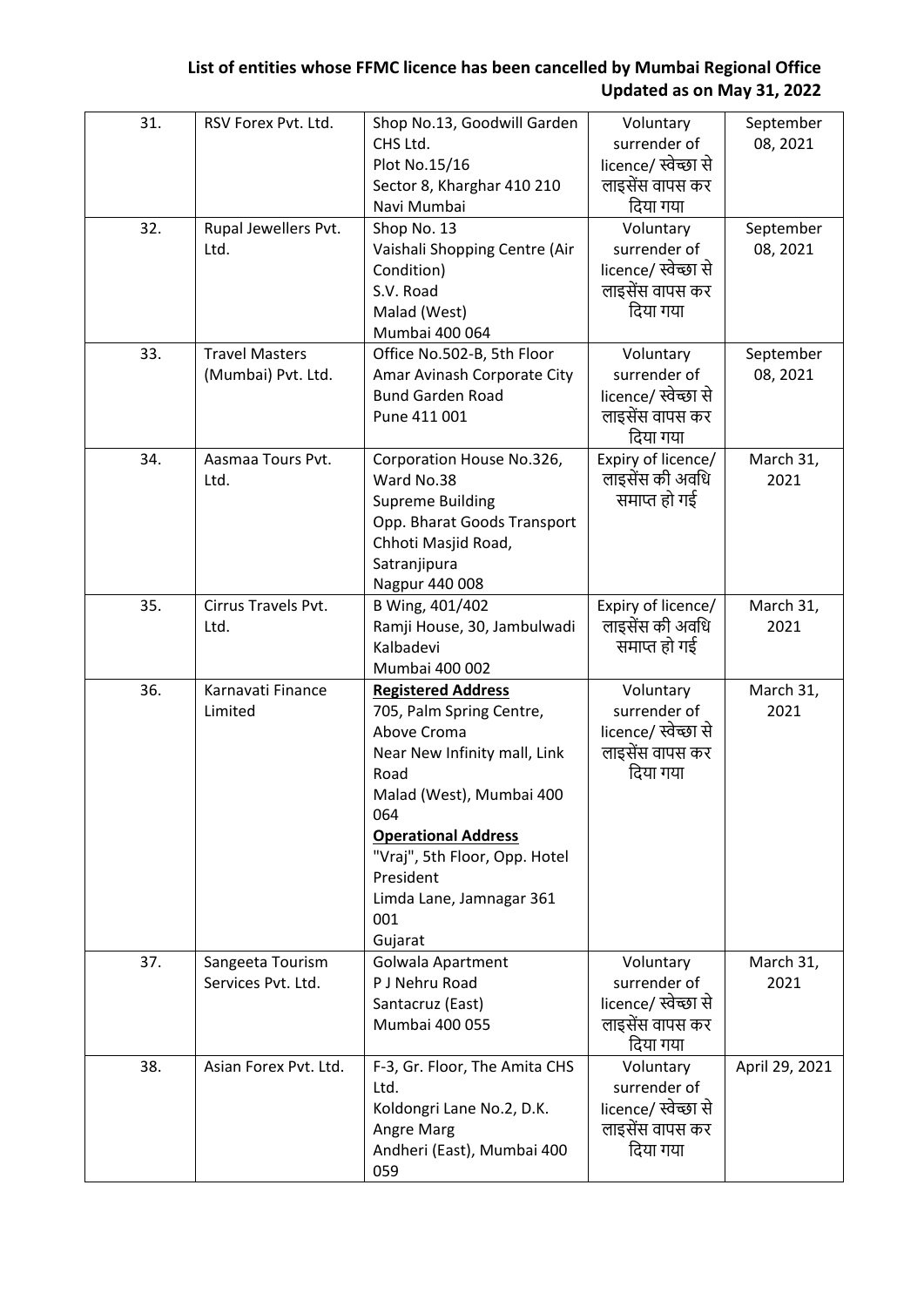| 39. | Kal Resh Forex Pvt.<br>Ltd.                        | <b>Registered Office</b><br>B-707, 7th Floor, Plot 75<br>Rabbani Apartment<br>Mehraj Sethi Marg<br>Agripada, Jacob Circle<br>Mumbai 400 011<br><b>Operational Address</b><br>16/A, 3rd Floor, Plot: 31<br>Bhagwan Bhuwan, Hazrat<br>Abbas Road<br>Samuel Street, Israil Nohalla<br>Chinchbunder, Mumbai 400<br>009 | Revocation of<br>licence/ लाइसेंस<br>का प्रतिसंहरण कर<br>लिया गया                 | March 08,<br>2021   |
|-----|----------------------------------------------------|--------------------------------------------------------------------------------------------------------------------------------------------------------------------------------------------------------------------------------------------------------------------------------------------------------------------|-----------------------------------------------------------------------------------|---------------------|
| 40. | Pink City Forex Pvt.<br>Ltd.                       | Shop No. A-6<br>Shree Baba Nagar Colony<br>St. Peter Road<br>Bandra (West)<br>Mumbai 400 050                                                                                                                                                                                                                       | Revocation of<br>licence/ लाइसेंस<br>का प्रतिसंहरण कर<br>लिया गया                 | March 23,<br>2021   |
| 41. | Krypton Direct Forex<br>Pvt. Ltd.                  | Shop No 5,<br>Navjivan Society<br>Building No. 1<br>Lamington Road<br>Mumbai 400 008                                                                                                                                                                                                                               | Voluntary<br>surrender of<br>licence/ स्वेच्छा से<br>लाइसेंस वापस कर<br>दिया गया  | April 16, 2021      |
| 42. | Navlakhi Tours<br>&Travels Pvt. Ltd.               | 20, Jambul Wadi, Ground<br>Floor<br>Near Edward Cinema<br>Kalbadevi Road<br>Mumbai 400 002                                                                                                                                                                                                                         | Voluntary<br>surrender of<br>licence / स्वेच्छा से<br>लाइसेंस वापस कर<br>दिया गया | April 16, 2021      |
| 43. | <b>Ever Shine Forex Tour</b><br>& Travel Pvt. Ltd. | 204, 2nd Floor, 12/14, Hira<br>Bhuvan<br>Dariyasthan Street, Vadgadi<br>Masjid, Mumbai 400 003                                                                                                                                                                                                                     | Revocation of<br>licence/ लाइसेंस<br>का प्रतिसंहरण कर<br>लिया गया                 | January 18,<br>2021 |
| 44. | Victorious Forex Pvt.<br>Ltd.                      | <b>Commercial Premises/212</b><br>Floor-2, Plot-289, EMCA<br>House<br>Shahid Bhagat Singh Road<br>Ballard Estate, Mumbai 400<br>038                                                                                                                                                                                | Revocation of<br>licence/ लाइसेंस<br>का प्रतिसंहरण कर<br>लिया गया                 | January 19,<br>2021 |
| 45. | Investoptima Equity<br>Consultants Pvt. Ltd.       | Flat No.7, 3rd Floor,<br><b>Shriniwas Apartment</b><br>S No: 1202/29, Apte Road,<br>Santosh Bakery Lane<br>Shivaji Nagar, Pune 411 005                                                                                                                                                                             | Revocation of<br>licence/ लाइसेंस<br>का प्रतिसंहरण कर<br>लिया गया                 | January 18,<br>2021 |
| 46. | K Akbari Forex India<br>Pvt. Ltd.                  | S No. 13/2, 3 & 4/2, G-22<br>The Capital Eisha Loreal, Off<br>NIBM Road, Kausar Baug,<br>Kondhwa Khurd, Pune 411<br>048                                                                                                                                                                                            | Revocation of<br>licence/ लाइसेंस<br>का प्रतिसंहरण कर<br>लिया गया                 | January 19,<br>2021 |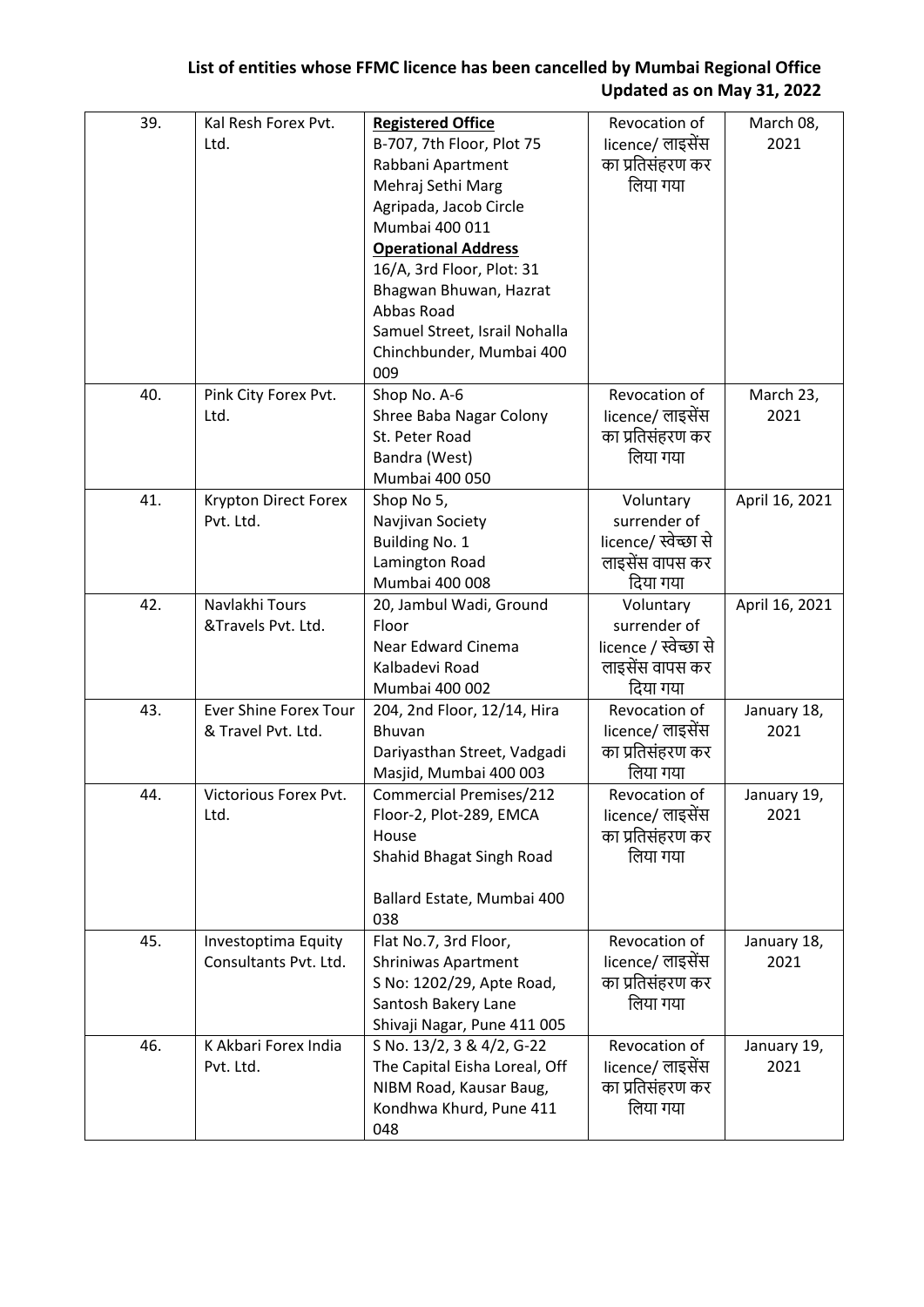| 47. | Prime Holidays              | Shop No. 3, 1st Floor          | Voluntary                | January 08,  |
|-----|-----------------------------|--------------------------------|--------------------------|--------------|
|     | Travelmart(P) Ltd.          | Harchu Sindh Bahar CHS,        | surrender of             | 2021         |
|     |                             | <b>Behram Baug</b>             | licence /स्वेच्छा से     |              |
|     |                             | Jogeshwari (West), Mumbai      | लाइसेंस वापस कर          |              |
|     |                             | 400 102                        | दिया गया                 |              |
| 48. | R P Exchange &              | Office No. 2, Vasant Complex   | <b>Expiry of licence</b> | January 08,  |
|     | <b>Travel Services Pvt.</b> | Mahavir Nagar, Kandivali       | /लाइसेंस की अवधि         | 2021         |
|     | Ltd.                        | (West), Mumbai 400 067         | समाप्त हो गई             |              |
| 49. | Vindhyavasini Cash          | C-7, Laxmi Offset & Printing   | Revocation of            | January 19,  |
|     | Pvt. Ltd.                   | Works                          | licence/ लाइसेंस         | 2021         |
|     |                             | 23, Goa Street, Ballard        | का प्रतिसंहरण कर         |              |
|     |                             | Estate, Fort, Mumbai 400 038   | लिया गया                 |              |
| 50. | Katariya Forex and          | <b>Registered Office</b>       | Voluntary                | January 08,  |
|     | Travel Pvt. Ltd.            | 901, Shiv Asthan Height CHS    | surrender of             | 2021         |
|     |                             | Ltd                            | licence/ स्वेच्छा से     |              |
|     |                             | 16th Road, Near Shri Sagar     | लाइसेंस वापस कर          |              |
|     |                             | Hotel                          | दिया गया                 |              |
|     |                             | Bandra West, Mumbai 400<br>050 |                          |              |
|     |                             | <b>Operational Address</b>     |                          |              |
|     |                             | Garage C1, Prerana Mandir      |                          |              |
|     |                             | C.H.S. Ltd.                    |                          |              |
|     |                             | S.V. Road, Santacruz (West),   |                          |              |
|     |                             | Mumbai 400 054                 |                          |              |
| 51. | Gaazaali Forex Pvt.         | 138, 1/2 Floor-GRD             | Revocation of            | January 19,  |
|     | Ltd.                        | Bharatiya Kamala Nagar         | licence/ लाइसेंस         | 2021         |
|     |                             | Shaikh Misree Road, Wadala     | का प्रतिसंहरण कर         |              |
|     |                             | Antop Hill, Mumbai 400 037     | लिया गया                 |              |
| 52. | Cherry Blossom Forex        | <b>Registered Address</b>      | Revocation of            | January 18,  |
|     | Pvt. Ltd.                   | B-1612, Sheth Heights          | licence/ लाइसेंस         | 2021         |
|     |                             | Off RC Marg, Behind Ashish     | का प्रतिसंहरण कर         |              |
|     |                             | Theater                        | लिया गया                 |              |
|     |                             | Chembur (East), Mumbai 400     |                          |              |
|     |                             | 074                            |                          |              |
|     |                             | <b>Office Address</b>          |                          |              |
|     |                             | Office No.208, 2nd Floor       |                          |              |
|     |                             | Anjani Complex, Parera Hill    |                          |              |
|     |                             | Road, Off Andheri-Kurla        |                          |              |
|     |                             | Road, Opp. Gurunanak Petrol    |                          |              |
|     |                             | Pump                           |                          |              |
|     |                             | Andheri (East), Mumbai 400     |                          |              |
|     |                             | 099                            |                          |              |
| 53. | Creativity Info             | Chamber Office No.406-B,       | Expiry of                | January 08,  |
|     | Solutions and Forex         | <b>Town Centre Amnora</b>      | licence/लाइसेंस          | 2021         |
|     | Pvt. Ltd.                   | Am Pune City (CB), Pune 411    | की अवधि समाप्त हो        |              |
|     |                             | 028                            | गई                       |              |
| 54. | Trident Forex Pvt.          | 8-A, Sukumar Corner, CTS No    | Revocation of            | November 26, |
|     | Ltd.                        | 22, J P Road, Dawood Baug,     | licence/ लाइसेंस         | 2020         |
|     |                             | Andheri (W), Mumbai 400        | का प्रतिसंहरण कर         |              |
|     |                             | 058                            | लिया गया                 |              |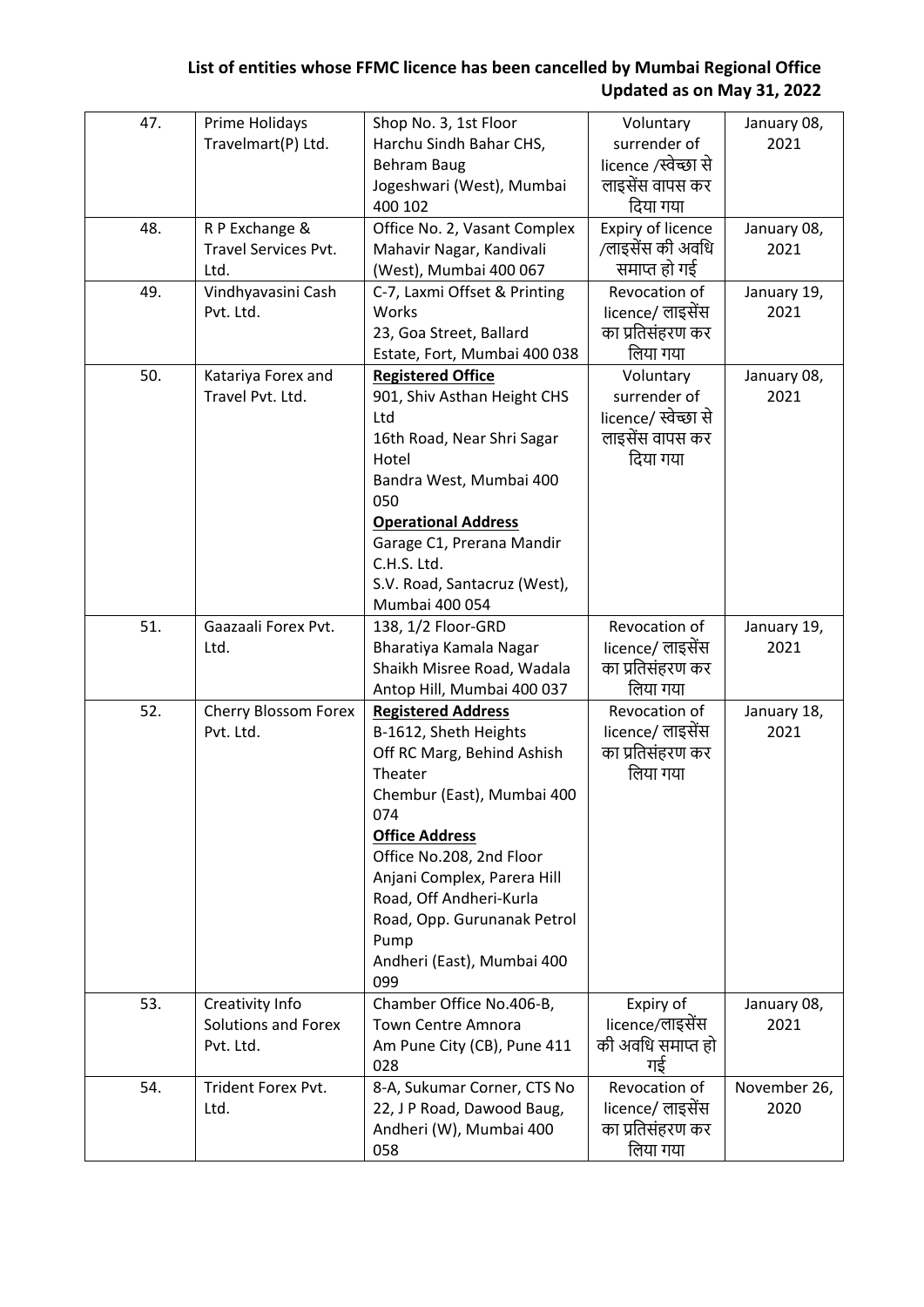| 55. | <b>Trailfinder Leisure</b><br>Pvt. Ltd. | #1, 94 Dinath Building<br>Shop No. 1 & 2, V S Marg<br>(Cadell Road)<br>Next to Billa Bong<br>School, Mahim (West)<br>Mumbai 400 016              | Expiry of<br>licence/लाइसेंस<br>की अवधि समाप्त हो<br>गई                          | November 26,<br>2020  |
|-----|-----------------------------------------|--------------------------------------------------------------------------------------------------------------------------------------------------|----------------------------------------------------------------------------------|-----------------------|
| 56. | Parv Forex Pvt. Ltd.                    | S. No. 39, Pushpak Bunglow<br>Manikbaug, Sinhgad Road<br>Wadgaon Bk., Pune 411 051                                                               | Expiry of<br>licence/लाइसेंस<br>की अवधि समाप्त हो<br>गई                          | November 26,<br>2020  |
| 57. | SFYZ Exchange Pvt.<br>Ltd.              | House no.63/65, 1st Floor<br>Room no.107, Tandel Street,<br>M.A. Sarang Marg<br>Khadak, Dongri, Mumbai 400<br>009                                | Revocation of<br>licence/ लाइसेंस<br>का प्रतिसंहरण कर<br>लिया गया                | November 26,<br>2020  |
| 58. | Unity Forex Pvt. Ltd.                   | 10, Floor-1, 107<br>Gabhawala Bldg., V V<br><b>Chandan Street</b><br>Vadgadi Masjid, Mandvi,<br>Mumbai 400 003                                   | Expiry of<br>licence/लाइसेंस<br>की अवधि समाप्त हो<br>गई                          | November 26,<br>2020  |
| 59. | Maulana Tourism<br>Center Pvt. Ltd.     | Shop No.305, Third Floor,<br>Tulsi Bhavan<br>222/224 Samuel Street<br>Hazrat Abbas Road, Masjid<br>Mandvi, Mumbai 400 003                        | Voluntary<br>surrender of<br>licence/ स्वेच्छा से<br>लाइसेंस वापस कर<br>दिया गया | November 03,<br>2020  |
| 60. | <b>Deokar Marketing</b><br>Pvt. Ltd.    | F/3, Shop No.12, Shantivan<br>CHS, Sector 6<br>CBD Belapur, Navi Mumbai<br>400 614                                                               | Voluntary<br>surrender of<br>licence/ स्वेच्छा से<br>लाइसेंस वापस कर<br>दिया गया | November 03,<br>2020  |
| 61. | Fade Forex Pvt. Ltd.                    | 2, Leela Park, Anand Nagar,<br>Sinhagad Road<br>Pune 411 051                                                                                     | Voluntary<br>surrender of<br>licence/ लाइसेंस<br>का प्रतिसंहरण कर<br>लिया गया    | November 03,<br>2020  |
| 62. | <b>Cozmo Travel World</b><br>Pvt. Ltd.  | 204, Wellington Business<br>Park II<br>Andheri-Kurla Road, Mumbai<br>400 059                                                                     | Voluntary<br>surrender of<br>licence/ स्वेच्छा से<br>लाइसेंस वापस कर<br>दिया गया | November 03,<br>2020  |
| 63. | Atlantis Forex Pvt.<br>Ltd.             | Shop No.417, Raut Arcade<br>Manvel Pada Road, Opp.<br>Railway Subway<br>Virar (East), Taluka- Vasai,<br>Dist. Palghar 401 305                    | Expiry of licence<br>/लाइसेंस की अवधि<br>समाप्त हो गई                            | September<br>03, 2020 |
| 64. | Captain Forex Pvt.<br>Ltd.              | B/G/3, Ground Floor, Plot<br>No.16,<br>Bachubhai Bldg., Mangesh<br><b>Shenoy Street</b><br>Bhatia Baug, CST Rly. Station<br>Fort, Mumbai 400 001 | Revocation of<br>licence / लाइसेंस<br>का प्रतिसंहरण कर<br>लिया गया               | September<br>04, 2020 |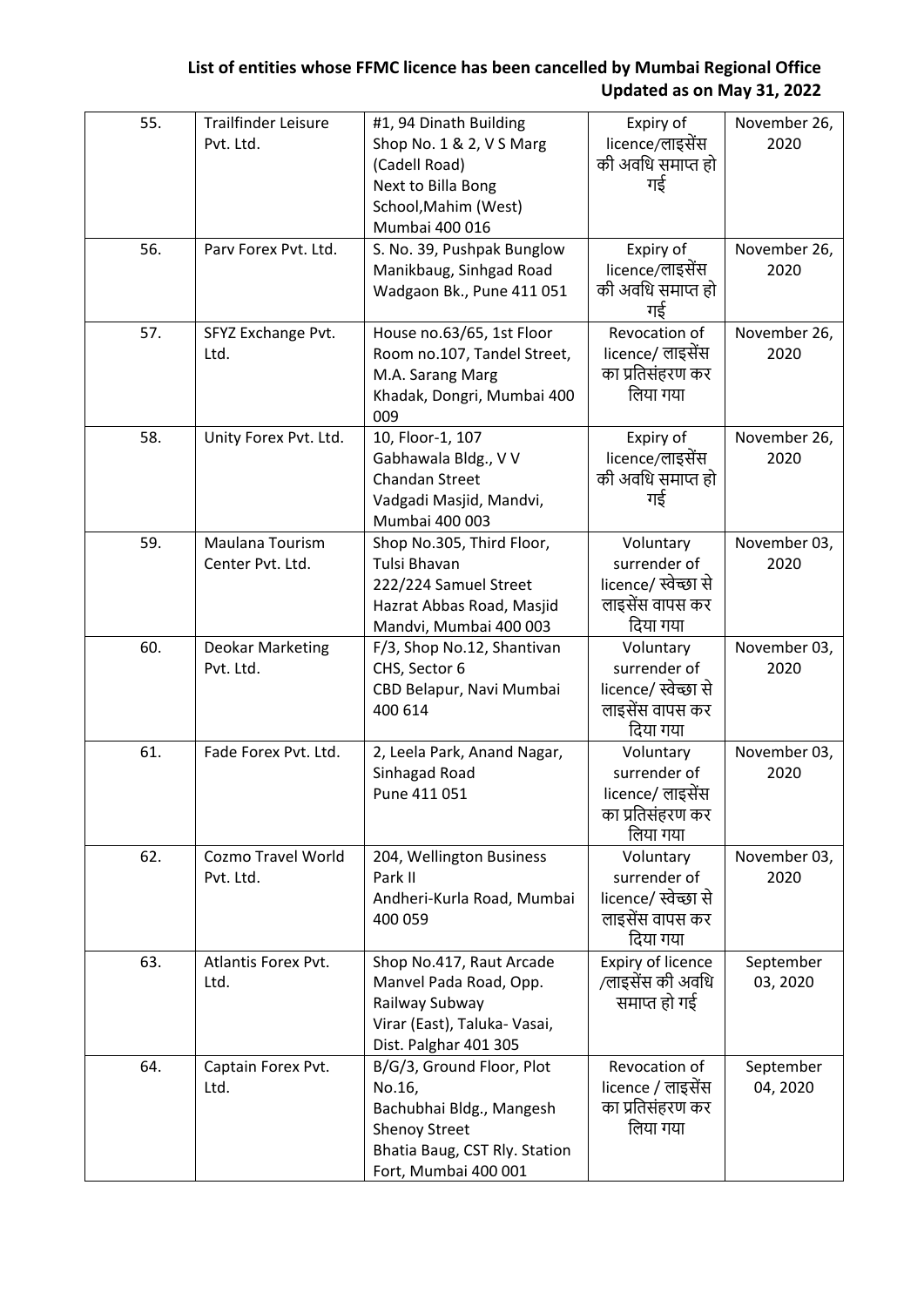| 65. | Dignity Forex Pvt. Ltd.                       | Room No.20, Meenabai<br>Chawl<br>Kasam Baug, Bachani Nagar<br>Malad (East), Mumbai 400<br>097                                          | Revocation of<br>licence / लाइसेंस<br>का प्रतिसंहरण कर<br>लिया गया               | August 07,<br>2020    |
|-----|-----------------------------------------------|----------------------------------------------------------------------------------------------------------------------------------------|----------------------------------------------------------------------------------|-----------------------|
| 66. | Donum Forex Pvt.<br>Ltd.                      | 19, Gr. Floor, Plot 299/301<br><b>Orient Shopping Plaza</b><br>Maulana Shaukat Ali Road<br>Gokhale Wadi, Grant Road,<br>Mumbai 400 007 | Expiry of licence<br>/लाइसेंस की अवधि<br>समाप्त हो गई                            | September<br>03, 2020 |
| 67. | Fourfox Forex Pvt.<br>Ltd.                    | Shop No.02, Jn 21 / 33 Road<br>Near Mini Punjab Resturant,<br>Opp Saisa Club<br>Bandra (W), Mumbai 400 050                             | <b>Expiry of licence</b><br>/लाइसेंस की अवधि<br>समाप्त हो गई                     | September<br>03, 2020 |
| 68. | Gagan Forex Pvt. Ltd.                         | 11, 2nd Floor, Kantol Niwas<br>37-39, Mody Street, Fort,<br>Mumbai 400 001                                                             | Expiry of licence<br>/लाइसेंस की अवधि<br>समाप्त हो गई                            | September<br>03, 2020 |
| 69. | Gogri Forex Pvt. Ltd.                         | 17, 3rd Floor, 731/2, Air<br><b>Conditioned MarKet</b><br>Pandit Madan Mohan<br>Malviya Marg<br>Tardeo, Mumbai 400 034                 | Revocation of<br>licence / लाइसेंस<br>का प्रतिसंहरण कर<br>लिया गया               | August 07,<br>2021    |
| 70. | Moksh Forex Pvt. Ltd.                         | Office No.16, 1st Floor, Plot<br>No.13<br>Maganlal Jagjivandas Building<br>Kolbhat Lane, Chewool Wadi<br>Chira Bazar, Mumbai 400 002   | Revocation of<br>licence / लाइसेंस<br>का प्रतिसंहरण कर<br>लिया गया               | September<br>04, 2020 |
| 71. | Parshwa Forex Pvt.<br>Ltd.                    | Mani Villa, Near Indusind<br>Bank, Nehru Road<br>Vile Parle (East), Mumbai 400<br>057                                                  | Revocation of<br>licence / लाइसेंस<br>का प्रतिसंहरण कर<br>लिया गया               | September<br>04, 2020 |
| 72. | Penguin Forex Ltd.                            | Flat No.4, Bldg. No.A/4,<br>Sandhya<br>Shanti Nagar CHSL, Sector<br>No.4<br>Mira Road (E), Thane 401 107                               | Revocation of<br>licence / लाइसेंस<br>का प्रतिसंहरण कर<br>लिया गया               | August 07,<br>2021    |
| 73. | R R Business Pvt. Ltd.                        | Block No. 102-103, 1st Floor<br>Jagdish Apartment,<br>Ambedkar Square<br>Central Avenue, Nagpur 440<br>008                             | Voluntary<br>surrender of<br>licence/ स्वेच्छा से<br>लाइसेंस वापस कर<br>दिया गया | September<br>03, 2020 |
| 74. | <b>Global Currency</b><br>Solutions Pvt. Ltd. | Shop No-1, Aditya Complex<br><b>Ground Floor MCCH Society</b><br>Old Panvel 410 206                                                    | Voluntary<br>surrender of<br>licence/ स्वेच्छा से<br>लाइसेंस वापस कर<br>दिया गया | July 10, 2020         |
| 75. | Shree Harsiddhi<br>Forex Pvt. Ltd.            | Unit No 412, 4th<br>Floor<br>Reena Complex, Nathani<br>Road<br>Kirol, Near Vidyavihar Station<br>Mumbai 400 086                        | Expiry of licence<br>/लाइसेंस की अवधि<br>समाप्त हो गई                            | July 10, 2020         |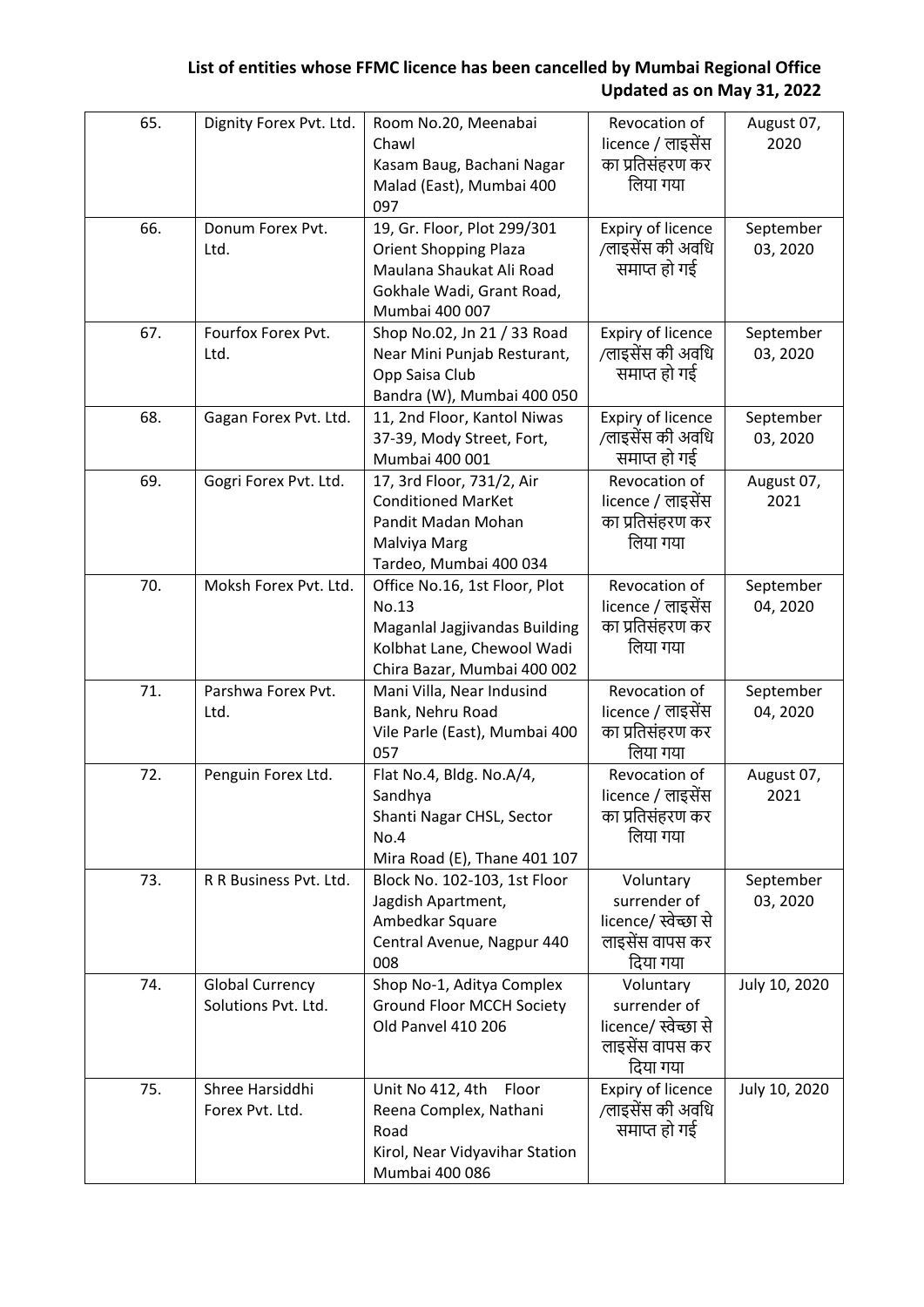| 76. | Ascentia Forex Pvt.          | 609, Navjivan Commercial                                      | Voluntary                               | July 10, 2020 |
|-----|------------------------------|---------------------------------------------------------------|-----------------------------------------|---------------|
|     | Ltd.                         | Premises Ltd.                                                 | surrender of                            |               |
|     |                              | Lamington Road, Mumbai                                        | licence/ स्वेच्छा से                    |               |
|     |                              | Central, Mumbai 400 008                                       | लाइसेंस वापस कर                         |               |
|     |                              |                                                               | दिया गया                                |               |
| 77. | AMR Forex Pvt. Ltd.          | Office No.211, 2nd Floor                                      | Voluntary                               | July 10, 2020 |
|     |                              | Navjivan Commercial<br>Premises Ltd.                          | surrender of<br>licence/ स्वेच्छा से    |               |
|     |                              | Lamington Road, Mumbai                                        | लाइसेंस वापस कर                         |               |
|     |                              | Central                                                       | दिया गया                                |               |
|     |                              | Mumbai 400 008                                                |                                         |               |
| 78. | Fortra Forex & Travel        | 105, 2nd Floor                                                | Voluntary                               | June 02, 2020 |
|     | Services Pvt. Ltd.           | Ashoka Shopping Centre, L.T.                                  | surrender of                            |               |
|     |                              | Marg, Mumbai 400 001                                          | licence/ स्वेच्छा से                    |               |
|     |                              |                                                               | लाइसेंस वापस कर                         |               |
|     |                              |                                                               | दिया गया                                |               |
| 79. | Z A Rising Forex Pvt.        | Shop No. IBS/107                                              | Voluntary                               | June 02, 2020 |
|     | Ltd.                         | Ashoka Shopping Centre                                        | surrender of                            |               |
|     |                              | Premises Co-op. Soc. Ltd.                                     | licence/ स्वेच्छा से<br>लाइसेंस वापस कर |               |
|     |                              | G7, Hospital Complex, L.T.<br>Marg, Mumbai 400 001            | दिया गया                                |               |
| 80. | TC Forex Services Ltd.       | <b>TC Forex Services Limited</b>                              | Voluntary                               | June 02, 2020 |
|     |                              | 324, D N Road, Fort, Mumbai                                   | surrender of                            |               |
|     |                              | 400 001                                                       | licence/ स्वेच्छा से                    |               |
|     |                              |                                                               | लाइसेंस वापस कर                         |               |
|     |                              |                                                               | दिया गया                                |               |
| 81. | Nityacity Exchange           | 42, Floor-2, 35, Iqbal Bldg.                                  | Voluntary                               | June 02, 2020 |
|     | Pvt. Ltd.                    | Gokhale Road (South), Dadar                                   | surrender of                            |               |
|     |                              | (West), Mumbai 400 028                                        | licence/ स्वेच्छा से                    |               |
|     |                              |                                                               | लाइसेंस वापस कर                         |               |
| 82. | Rivera Travels &             | 449/65, Shrihari CHS Ltd.                                     | दिया गया<br>Voluntary                   | May 29, 2020  |
|     | Forex Pvt. Ltd.              | MHB Colony, Dindoshi Nagar                                    | surrender of                            |               |
|     |                              | Near Reliance Energy, Malad                                   | licence/ स्वेच्छा से                    |               |
|     |                              | (East), Mumbai 400 097                                        | लाइसेंस वापस कर                         |               |
|     |                              |                                                               | दिया गया                                |               |
| 83. | <b>Wall Street</b>           | Natasha, 52, Hill Road                                        | Voluntary                               | June 02, 2020 |
|     | Derivatives &                | Bandra (West), Mumbai 400                                     | surrender of                            |               |
|     | Financial Services (I)       | 050                                                           | licence/ स्वेच्छा से                    |               |
|     | Pvt. Ltd.                    |                                                               | लाइसेंस वापस कर                         |               |
|     |                              |                                                               | दिया गया                                |               |
| 84. | Deekaybee Forex Pvt.<br>Ltd. | Shop No.24, Jai Jawan Society<br>Plot No.1, Sector-17, Vashi, | Expiry of licence<br>/लाइसेंस की अवधि   | June 02, 2020 |
|     |                              | Navi Mumbai                                                   | समाप्त हो गई                            |               |
|     |                              | Thane 400 703                                                 |                                         |               |
| 85. | Gemmy Forex Pvt.             | Shop No.1, Ground Floor                                       | Expiry of licence                       | June 02, 2020 |
|     | Ltd.                         | Plot No.14, Farooqe Welfare                                   | /लाइसेंस की अवधि                        |               |
|     |                              | Center                                                        | समाप्त हो गई                            |               |
|     |                              | Mohammed Umar Kokil Marg                                      |                                         |               |
|     |                              | Nishanpada, Chinchbunder                                      |                                         |               |
|     |                              | Mumbai 400 009                                                |                                         |               |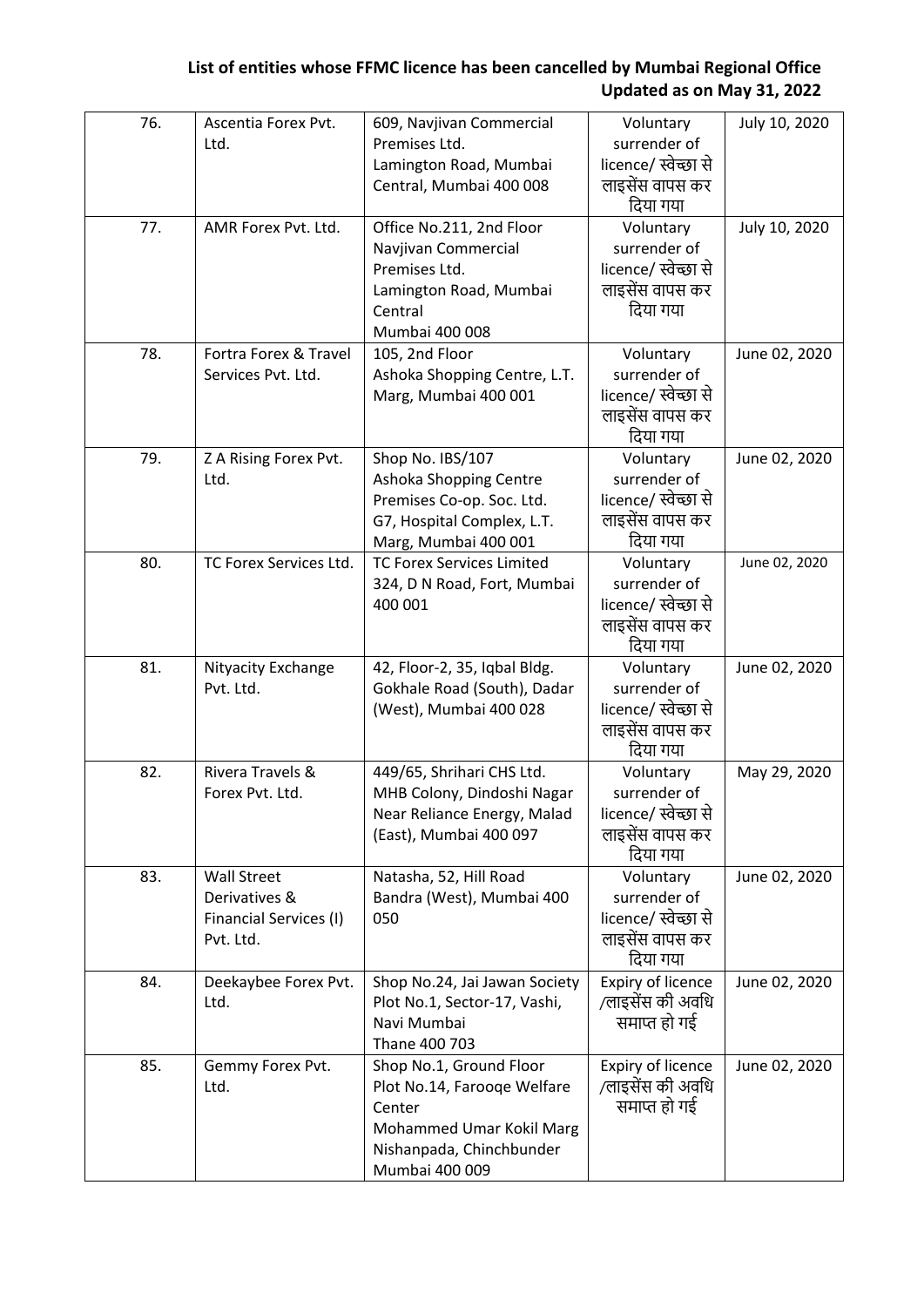| 86. | Rimjhim Forex Pvt.<br>Ltd.                                                       | C 201, Ideal Lotus CHS Ltd.<br>Off Mira Bhayander Road<br>Nr. Shivar Garden, Mira Road<br>East, Thane 401 107                    | Expiry of licence<br>/लाइसेंस की अवधि<br>समाप्त हो गई                            | June 02, 2020     |
|-----|----------------------------------------------------------------------------------|----------------------------------------------------------------------------------------------------------------------------------|----------------------------------------------------------------------------------|-------------------|
| 87. | Rajrajeshwari Forex<br>Pvt. Ltd.                                                 | Shop No.7, Ryna Arcade,<br><b>Ground Floor</b><br>Jakeria Road, Malad West,<br>Mumbai 400 064                                    | Expiry of licence<br>/लाइसेंस की अवधि<br>समाप्त हो गई                            | June 02, 2020     |
| 88. | Evon Forex Pvt. Ltd.                                                             | 22, Grd. Flr., 299/301<br><b>Orient Shopping Plaza</b><br>Maulana Shaukat Ali Road<br>Gokhale Wadi, Grant Road<br>Mumbai 400 007 | Expiry of licence<br>/लाइसेंस की अवधि<br>समाप्त हो गई                            | June 02, 2020     |
| 89. | <b>Finpic Securities</b><br>Broking Pvt. Ltd.                                    | 392/A, Mahale Plot<br>Gokhale Nagar Road, Pune<br>411016                                                                         | Expiry of licence<br>/लाइसेंस की अवधि<br>समाप्त हो गई                            | June 02, 2020     |
| 90. | Velox Forex Pvt. Ltd.                                                            | Office No.115, 2nd Floor<br>Ashoka Shopping Center<br>Near G.T. Hospital Compound<br>L.T. Marg, Mumbai 400 001                   | Expiry of licence<br>/लाइसेंस की अवधि<br>समाप्त हो गई                            | June 02, 2020     |
| 91. | Alfaaz Mercado Forex<br>Pvt. Ltd.                                                | Shop No.1, Ground Floor,<br><b>Plot 105</b><br>Marwadi Building,<br>Mohammed Umar Kokil Marg<br>Dongri, Mumbai 400 009           | Revocation of<br>licence / लाइसेंस<br>का प्रतिसंहरण कर<br>लिया गया               | April 07, 2020    |
| 92. | Griffin Forex Pvt. Ltd.                                                          | Shop No.2, Haji Mansion<br>5th Road, Opp. Hotel Jewel<br>Palace<br>Khar (West), Mumbai 400<br>052                                | Revocation of<br>licence / लाइसेंस<br>का प्रतिसंहरण कर<br>लिया गया               | April 07, 2020    |
| 93. | Shabil Travel and<br>Forex Pvt. Ltd.                                             | Shop No.8, Ground Floor<br>Lucky House, S.B.S. Road,<br>Fort, Mumbai 400 001                                                     | Revocation of<br>licence / लाइसेंस<br>का प्रतिसंहरण कर<br>लिया गया               | April 07, 2020    |
| 94. | <b>BFC Forex &amp; Financial</b><br>Services Pvt. Ltd.                           | Shop No. 1&2, Ground Floor<br>Rathare House, Opp. Apple<br>Heritage<br>Andheri Kurla Road, Andheri<br>(East), Mumbai 400 093     | Upgraded to AD<br>Cat II                                                         | March 04,<br>2020 |
| 95. | Riya Travel & Tours<br>(India) Pvt. Ltd.<br>(upgraded to AD Cat<br>$\vert \vert$ | 02, Ground Floor, Leela<br><b>Business Park</b><br>Andheri-Kurla Road<br>Andheri (East), Mumbai 400<br>059                       | Expiry of licence<br>/लाइसेंस की अवधि<br>समाप्त हो गई                            | June 02, 2020     |
| 96. | Yushma Forex Private<br>Limited                                                  | Jai Jawan Housing Society<br>Shop No. 15, Plot 1,<br>Sector-17<br>Vashi, Navi Mumbai, Thane<br>400 703                           | Voluntary<br>surrender of<br>licence/ स्वेच्छा से<br>लाइसेंस वापस कर<br>दिया गया | March 18,<br>2020 |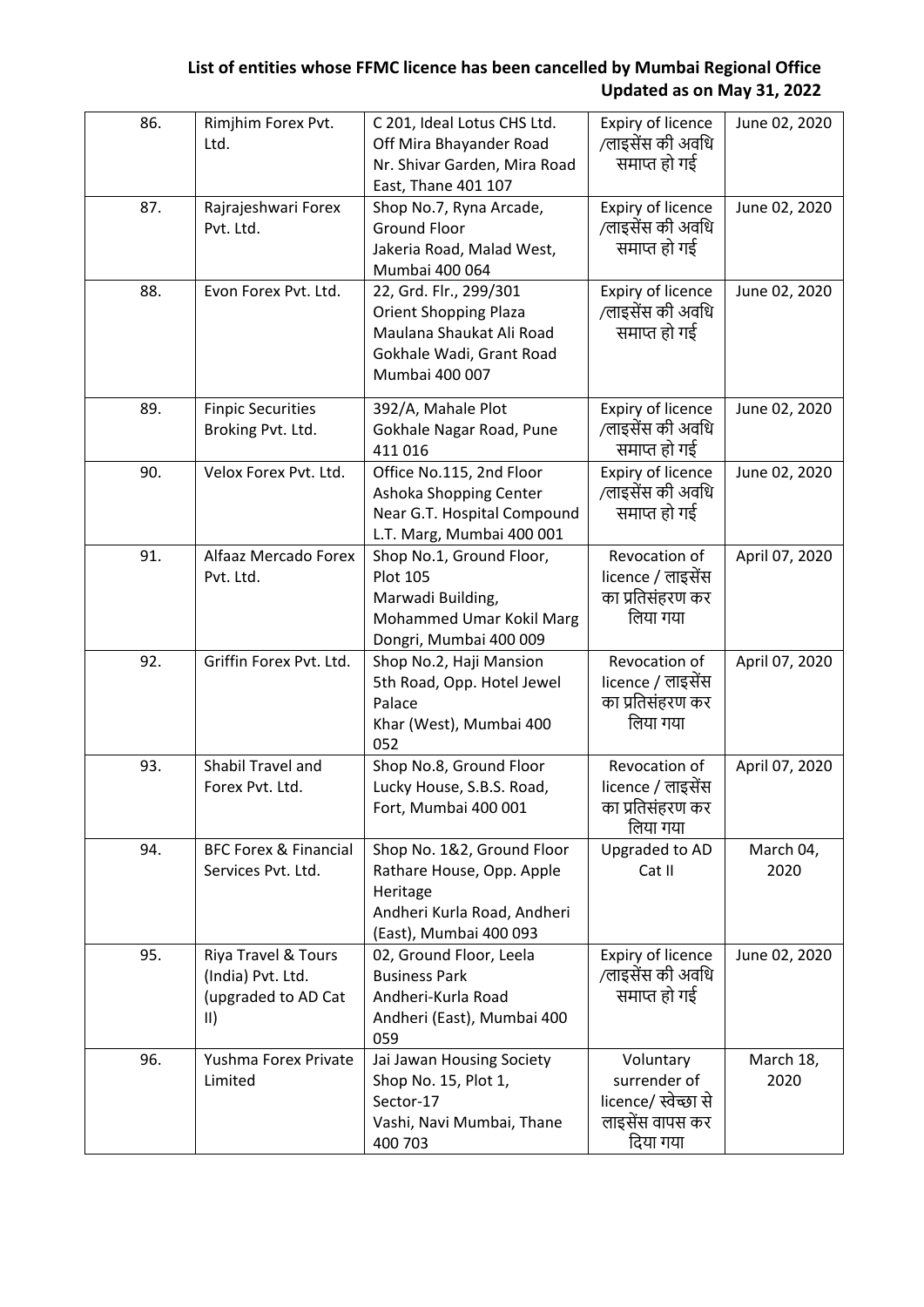| 97.  | <b>Fountain Forex</b><br>Connect Pvt. Ltd  | 1, Floor-0, Mashqure Building<br>P.D. Mello Road, St. George<br>Hospital<br>Fort, Mumbai 400 001                                                                                                                               | Voluntary<br>surrender of<br>licence/ स्वेच्छा से<br>लाइसेंस वापस कर<br>दिया गया | February 18,<br>2020 |
|------|--------------------------------------------|--------------------------------------------------------------------------------------------------------------------------------------------------------------------------------------------------------------------------------|----------------------------------------------------------------------------------|----------------------|
| 98.  | Forex Sense India<br>Pvt.Ltd.              | S-7B, 2nd floor, Prime Mall<br>Irla Society Road, Vile Parle<br>(W), Mumbai 400 056                                                                                                                                            | Voluntary<br>surrender of<br>licence/ स्वेच्छा से<br>लाइसेंस वापस कर<br>दिया गया | March 18,<br>2020    |
| 99.  | Se7en Seas Forex<br><b>Private Limited</b> | F-66, 1st Floor<br>Shagun Arcade Premies<br>Co-op. Society<br>Filmcity Road, Dindoshi,<br>Malad (E), Mumbai 400 097                                                                                                            | Revocation of<br>licence / लाइसेंस<br>का प्रतिसंहरण कर<br>लिया गया               | February 18,<br>2020 |
| 100. | <b>MMS Forex Pvt</b><br>Ltd.               | 120, Sagar Avenue<br>1st Floor, Lallubhai Park<br>Andheri (West), Mumbai -<br>400 058                                                                                                                                          | Revocation of<br>Lience / लाइसेंस<br>का प्रतिसंहरण कर<br>लिया गया                | February 06,<br>2020 |
| 101. | ALM Forex Pvt. Ltd                         | Rehmani A Castle, 3rd floor<br>Flat No.301/302, 2nd Cross<br>Lane<br>Opp. Amin Hostel, Dongri,<br>Mumbai 400 009                                                                                                               | Revocation of<br>licence / लाइसेंस<br>का प्रतिसंहरण कर<br>लिया गया               | January 07,<br>2020  |
| 102. | Aarohan Tours &<br>Travels Pvt. Ltd.       | Harekar Park, C-45<br>Next to Kamala Nehru Park<br>Opp. Bhandarkar Road,<br>Erandawana, Pune 411 004                                                                                                                           | <b>Expiry of Licence</b><br>/लाइसेंस की अवधि<br>समाप्त हो गई                     | February 06,<br>2020 |
| 103. | Max Forex Pvt. Ltd.                        | Ashoka Shopping Centre<br>Ground Floor, Shop No 64, G.<br>T. Hospital Complex<br>L. T. Marg, Mumbai 400 002                                                                                                                    | Voluntary<br>surrender of<br>licence/ स्वेच्छा से<br>लाइसेंस वापस कर<br>दिया गया | January 24,<br>2020  |
| 104. | Malacca Forex Pvt.<br>Ltd.                 | Office No.77, 5th Foor<br>Plot No.3/5, Krishna Niwas,<br><b>Boman Master Lane</b><br>Kalbadevi Post Office,<br>Mumbai 400 002                                                                                                  | Voluntary<br>surrender of<br>licence/ स्वेच्छा से<br>लाइसेंस वापस कर<br>दिया गया | January 23,<br>2020  |
| 105. | Mysha Forex Pvt. Ltd.                      | B3, Building No.8, Ground<br>Floor No.1<br>Sector 2, Vashi, Navi Mumbai<br>400 709                                                                                                                                             | Revocation of<br>licence / लाइसेंस<br>का प्रतिसंहरण कर<br>लिया गया               | January 17,<br>2020  |
| 106. | Surti Forex and<br>Travels Pvt. Ltd.       | <b>Business Address</b><br>322-24-324, Haresh Chamber<br>Hazrat Abbas Road, Samuel<br><b>Street</b><br>Vadgadi Masjid, Mandvi,<br>Mumbai 400 003<br><b>Registered Office</b><br>Room No.3, 1st Floor, 25,<br>C.D. Shanti Niwas | <b>Expiry of Licence</b><br>/लाइसेंस की अवधि<br>समाप्त हो गई                     | January 24,<br>2020  |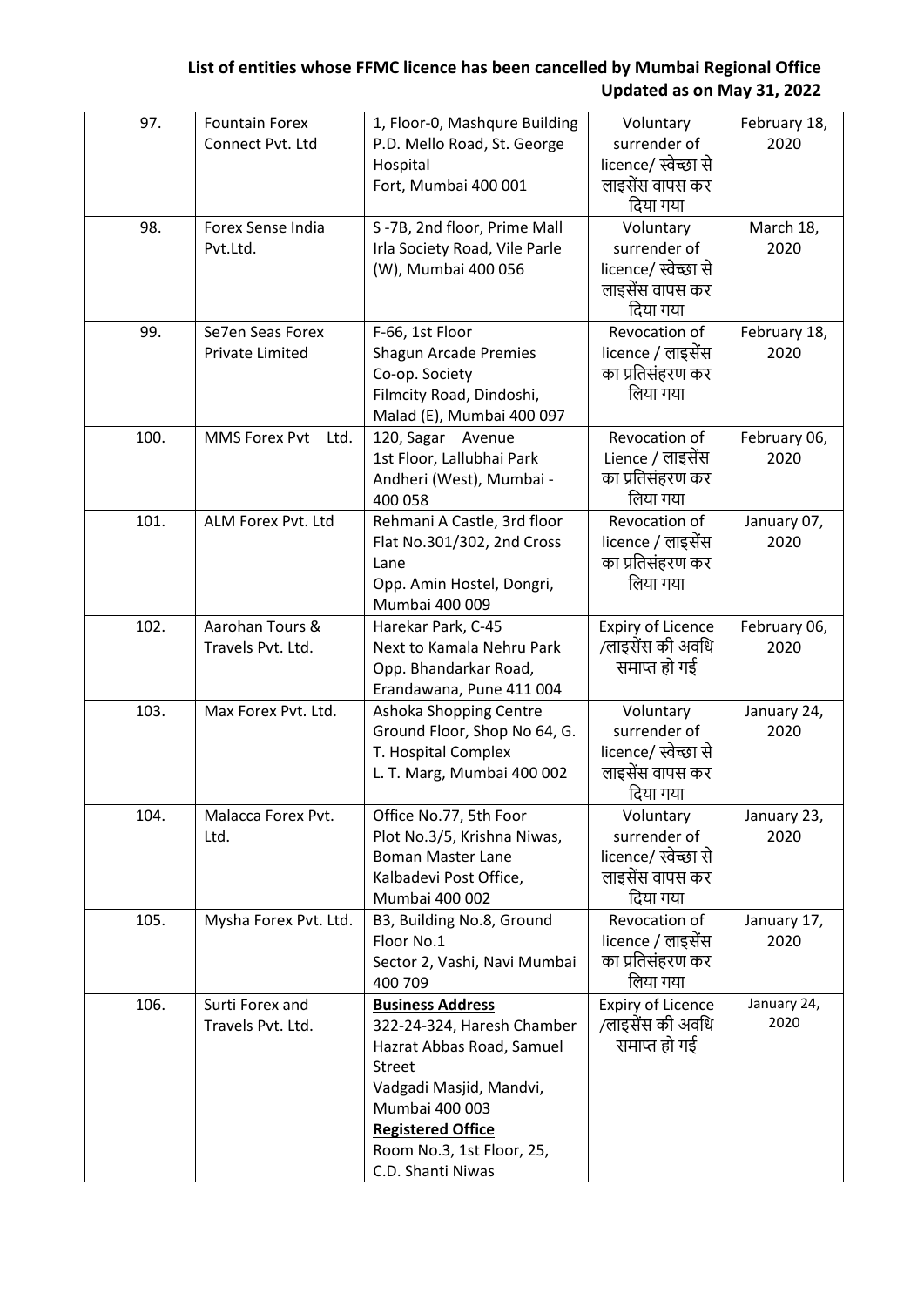|      |                                                   | Keshavji Nayak Road, Khajur<br>Galli, Bhaat Bazar<br>Mumbai 400 009                                                                                                                                                                                                                                |                                                                                  |                      |
|------|---------------------------------------------------|----------------------------------------------------------------------------------------------------------------------------------------------------------------------------------------------------------------------------------------------------------------------------------------------------|----------------------------------------------------------------------------------|----------------------|
| 107. | Alfaaz Forex Pvt. Ltd.                            | <b>Registered Office</b><br>51/55, Room No.1, 1st Floor<br>Maimuna Manzil, Kambekar<br>Street, Dongri<br>Mumbai 400 003<br><b>Business Address</b><br>Mezanine Floor of Shop<br>No.08<br>Plot No.06, Abdulla Mansion,<br>M A Sarang Marg<br>Tande Street (South), Chinch<br>Bunder, Mumbai 400 009 | Revocation of<br>licence / लाइसेंस<br>का प्रतिसंहरण कर<br>लिया गया               | January 24,<br>2020  |
| 108. | Sayyed Forex And<br>Travels Pvt. Ltd.             | Shop No. D-01, Darul Aman<br><b>CHSL</b><br>Amrut Nagar, Mumbra,<br>Thane 400 612                                                                                                                                                                                                                  | Revocation of<br>licence / लाइसेंस<br>का प्रतिसंहरण कर<br>लिया गया               | January 07,<br>2020  |
| 109. | Faizan Forex and<br>Travels Services Pvt.<br>Ltd. | Shop No.116, Second Floor<br>Ashoka Shopping Centre, L.T.<br>Marg, Mumbai 400 001                                                                                                                                                                                                                  | Voluntary<br>surrender of<br>licence/ स्वेच्छा से<br>लाइसेंस वापस कर<br>दिया गया | December 26,<br>2019 |
| 110. | Citylight Forex Pvt.<br>Ltd.                      | Shop No.167, 2nd Floor<br>Ashoka Shopping Centre, L.T.<br>Marg, Near G.T. Hospital<br>Mumbai 400 001                                                                                                                                                                                               | Voluntary<br>surrender of<br>licence/ स्वेच्छा से<br>लाइसेंस वापस कर<br>दिया गया | December 26,<br>2019 |
| 111. | Value Forex (India)<br>Pvt. Ltd.                  | Shop No. 1<br>Patel Mansion, 24/26, Mint<br>Road, Fort<br>Mumbai 400 001                                                                                                                                                                                                                           | Voluntary<br>surrender of<br>licence/ स्वेच्छा से<br>लाइसेंस वापस कर<br>दिया गया | November 07,<br>2019 |
| 112. | Samurai Forex Pvt.<br>Ltd.                        | Office No.210, 2nd Floor<br>Navjivan Commercial<br>Premises Ltd.<br>Bldg. No.3, Lamington Road,<br>Mumbai Central<br>Mumbai 400 008                                                                                                                                                                | Voluntary<br>surrender of<br>licence/ स्वेच्छा से<br>लाइसेंस वापस कर<br>दिया गया | December 26,<br>2019 |
| 113. | Musafirkhana Forex<br>Pvt. Ltd.                   | Godown No. 4<br>Ground Floor, Swastik<br>Chamber<br>LT Marg, Crawford Market,<br>Fort, Mumbai 400 001                                                                                                                                                                                              | Revocation of<br>licence / लाइसेंस<br>का प्रतिसंहरण कर<br>लिया गया               | December 13,<br>2019 |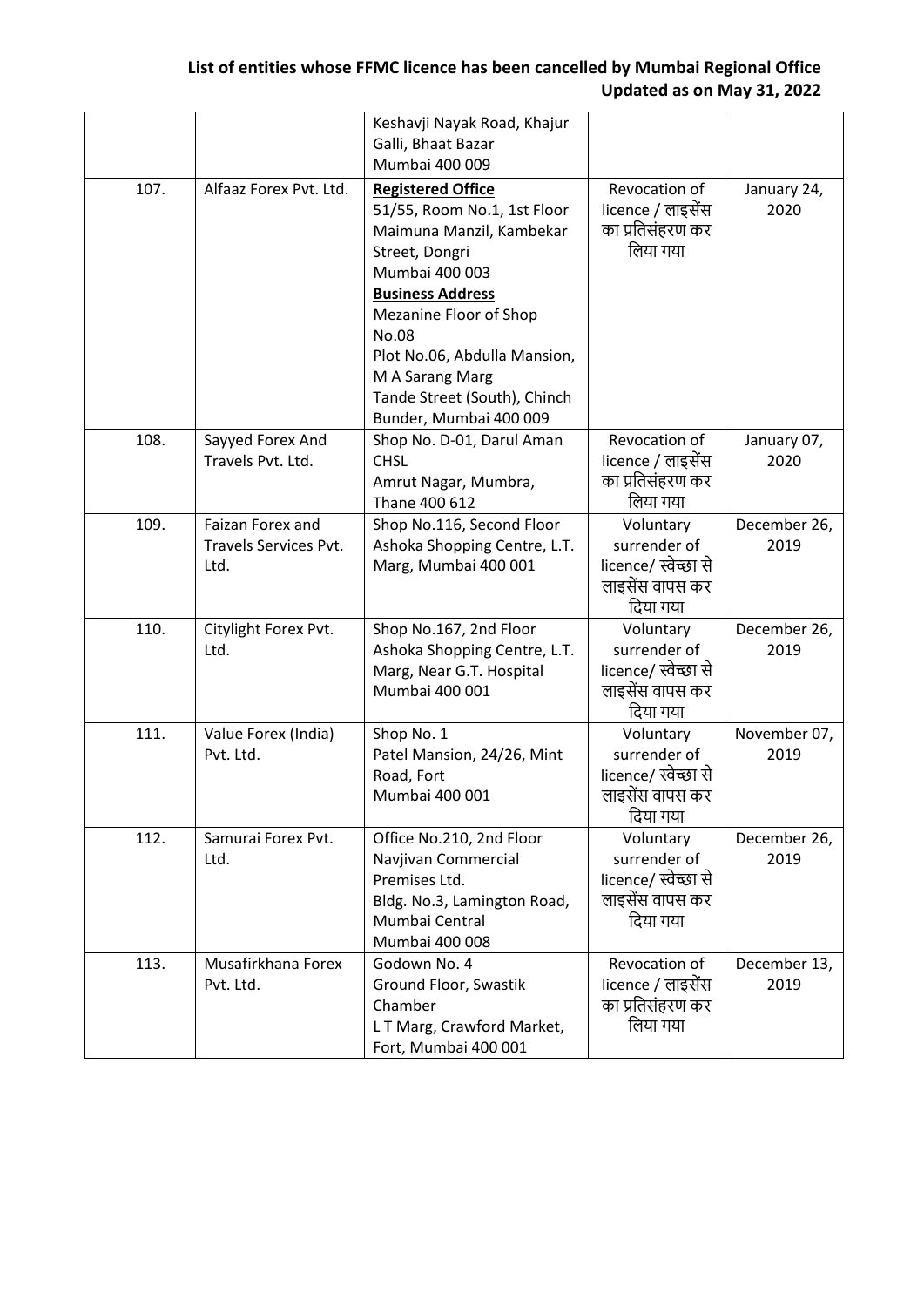| 114. | One World Forex Pvt.<br>Ltd. | <b>Regd. Office</b><br>91 3, Prem Nagar    | Revocation of<br>licence / लाइसेंस | August 06,<br>2019 |
|------|------------------------------|--------------------------------------------|------------------------------------|--------------------|
|      |                              | S.C. Road, Nai Basti,                      | का प्रतिसंहरण कर                   |                    |
|      |                              | Jogeshwari (East)                          | लिया गया                           |                    |
|      |                              | Mumbai 400 060                             |                                    |                    |
|      |                              | <b>Place of Business</b>                   |                                    |                    |
|      |                              | Shop No. 39, 2nd Floor                     |                                    |                    |
|      |                              | Ashoka Shopping Centre                     |                                    |                    |
|      |                              | GT compound, LT Road,                      |                                    |                    |
|      |                              | Mumbai 400 001                             |                                    |                    |
| 115. | Powerful Forex Pvt.          | Shop No.4                                  | Revocation of                      | December 26,       |
|      | Ltd.                         | Kailash Parbhat CHS Ltd.                   | licence / लाइसेंस                  | 2019               |
|      |                              | 173, Vidya Nagar Marg,                     | का प्रतिसंहरण कर<br>लिया गया       |                    |
|      |                              | Kalina, Santacruz (East)<br>Mumbai 400 098 |                                    |                    |
| 116. | Abu Moosa &                  | 53, Walchand Hirachand                     | Revocation of                      | December 26,       |
|      | Company (I) Pvt. Ltd.        | Marg                                       | licence / लाइसेंस                  | 2018               |
|      |                              | Near G. P. O., Mumbai 400                  | का प्रतिसंहरण कर                   |                    |
|      |                              | 038                                        | लिया गया                           |                    |
| 117. | <b>Thaver Forex Private</b>  | Shop No.27, Ashoka                         | Revocation of                      | May 31, 2019       |
|      | Limited                      | <b>Shopping Centre</b>                     | licence / लाइसेंस                  |                    |
|      |                              | 2nd Floor, Next to GT                      | का प्रतिसंहरण कर                   |                    |
|      |                              | Hospital                                   | लिया गया                           |                    |
|      |                              | LT Marg, Mumbai 400 001                    |                                    |                    |
| 118. | <b>Vedang Forex</b>          | <b>Empire House</b>                        | Voluntary                          | March 25,          |
|      | Solutions Ltd.               | 214, Dr D N Road, Ent. A K                 | surrender of                       | 2019               |
|      |                              | Nayak Marg                                 | licence/ स्वेच्छा से               |                    |
|      |                              | Fort, Mumbai 400 001                       | लाइसेंस वापस कर                    |                    |
|      |                              |                                            | दिया गया                           |                    |
| 119. | Capstone Forex Pvt.          | Shop No.GS106, Poonam                      | Revocation of                      | May 07, 2019       |
|      | Ltd.                         | Shruti                                     | licence / लाइसेंस                  |                    |
|      |                              | G & H, Latif Park, S.K. Stone,             | का प्रतिसंहरण कर                   |                    |
|      |                              | Mira Road (E)                              | लिया गया                           |                    |
|      |                              | Thane 401 107                              |                                    |                    |
| 120. | Superich Forex Pvt.          | 9th Floor, Office No. 9009                 | Revocation of                      | May 02, 2019       |
|      | Ltd.                         | Ozone BIZ Centre, Bellasis                 | licence / लाइसेंस                  |                    |
|      |                              | Road, Mumbai 400 008                       | का प्रतिसंहरण कर<br>लिया गया       |                    |
| 121. | <b>Nadex Forex Private</b>   | Plot-214, C Parvati Mansion,               | Revocation of                      | March 19,          |
|      | Limited                      | Dadasaheb Bhadkamkar                       | licence / लाइसेंस                  | 2019               |
|      |                              | Marg, Grant Road, Mumbai -                 | का प्रतिसंहरण कर                   |                    |
|      |                              | 400007                                     | लिया गया                           |                    |
| 122. | Birds Forex Pvt. Ltd.        | 509, Vakratund Corporate                   | Revocation of                      | December 26,       |
|      |                              | Park                                       | licence / लाइसेंस                  | 2018               |
|      |                              | Vishweshwar Nagar,                         | का प्रतिसंहरण कर                   |                    |
|      |                              | Goregaon (East), Mumbai                    | लिया गया                           |                    |
|      |                              | 400 063                                    |                                    |                    |
| 123. | Golden Express Pvt.          | Ground Floor, Plot No.24, K                | Revocation of                      | December 26,       |
|      | Ltd.                         | <b>Building</b>                            | licence / लाइसेंस                  | 2018               |
|      |                              | Walchand Hirachand Marg,                   | का प्रतिसंहरण कर                   |                    |
|      |                              | <b>Ballard Estate</b>                      | लिया गया                           |                    |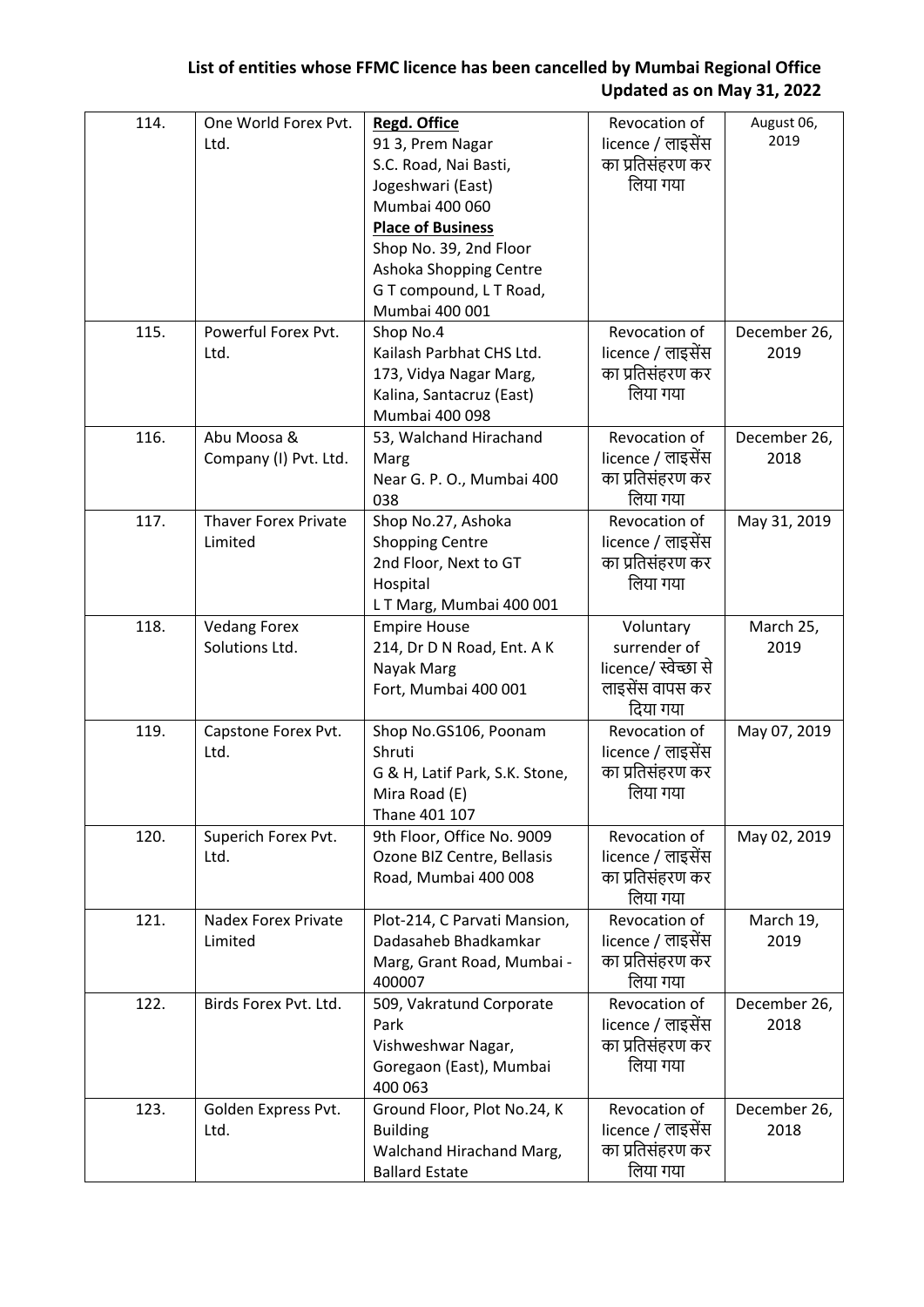|      |                                                                  | Mumbai 400 001                                                                                                                        |                                                                                                                              |                       |
|------|------------------------------------------------------------------|---------------------------------------------------------------------------------------------------------------------------------------|------------------------------------------------------------------------------------------------------------------------------|-----------------------|
| 124. | Pearl Foreign<br>Exchange Pvt Ltd.                               | 228, 2nd Floor<br>Ashoka Shopping Centre,<br>Near G T Hospital<br>L.T. Marg, Mumbai 400 001                                           | Revocation of<br>licence / लाइसेंस<br>का प्रतिसंहरण कर<br>लिया गया                                                           | December 26,<br>2018  |
| 125. | A N Forex Pvt Ltd                                                | 38, Walchand Hirachand<br>Marg, Opp. Arya Honda<br>Showroom, Near G.P.O.,<br>Mumbai 400 001                                           | Revocation of<br>licence / लाइसेंस<br>का प्रतिसंहरण कर<br>लिया गया                                                           | January 28,<br>2019   |
| 126. | RTG Exchange<br>Limited                                          | RTG House No. 3, Chapel<br>Road<br>Off Hill Road, Bandra (West),<br>Mumbai 400 050                                                    | Revocation of<br>Licence / लाइसेंस<br>का प्रतिसंहरण कर<br>लिया गया                                                           | December 18,<br>2018  |
| 127. | Kammy Forex and<br>Gold India Pvt. Ltd.                          | Office No.306, 3rd Floor, H<br>Wing<br>CTS1/7, Veer Sawarkar Marg<br>Near Kailash Indtrl, Vikhroli<br>West, Mumbai 400 079            | Expiry of licence<br>/लाइसेंस की अवधि<br>समाप्त हो गई                                                                        | November 05,<br>2019  |
| 128. | <b>Compass Travels</b><br>Pvt. Ltd.                              | 231, Kalbadevi Road,<br>Mumbai 400 002                                                                                                | <b>Expiry of Licence</b><br>/लाइसेंस की अवधि<br>समाप्त हो गई                                                                 | November 08,<br>2019  |
| 129. | City Forex Pvt. Ltd.                                             | 570, Sachpir Street<br>Camp, Pune 411 001                                                                                             | Expiry of Licence<br>/लाइसेंस की अवधि<br>समाप्त हो गई                                                                        | April 09, 2019        |
| 130. | Citizen Tours and<br>Forex Pvt. Ltd.                             | 14, Navjivan Commercial<br>Premises Ltd.<br>Opp. Ansa"H" Industrial<br>Estate<br>S. V. Road, Sakinaka, Andheri<br>(E), Mumbai 400 072 | Expiry of Licence<br>/लाइसेंस की अवधि<br>समाप्त हो गई                                                                        | November 08,<br>2019  |
| 131. | <b>Indian Overseas</b><br><b>Travels &amp; Tours</b><br>Pvt.Ltd. | Viman Darshan<br>Swami Nityanand Road,<br>`Express Highway<br>Andheri (E), Mumbai 400 069                                             | Voluntary<br>surrender of<br>licence/ स्वेच्छा से<br>लाइसेंस वापस कर<br>दिया गया/ स्वेच्छा से<br>लाइसेंस वापस कर<br>दिया गया | July 16, 2019         |
| 132. | Jerry Varghese Travel<br>&Tours Pvt. Ltd.                        | 211, Gateway Plaza,<br>Hiranandani Gardens<br>Powai, Mumbai 400 076                                                                   | <b>Expiry of Licence</b><br>/लाइसेंस की अवधि<br>समाप्त हो गई                                                                 | May 21, 2019          |
| 133. | Orient Tourism Pvt.<br>Ltd.                                      | Shop No. 8, Arenja Corner<br>Plot No. 71, Sector $-17$ ,<br>Vashi, Navi Mumbai 400 705                                                | <b>Expiry of Licence</b><br>/लाइसेंस की अवधि<br>समाप्त हो गई                                                                 | May 21, 2019          |
| 134. | Shree Dayal Tours &<br>Travels Pvt. Ltd.                         | 207, Ark Industrial Estate<br>Makwana Road, Marol Naka<br>Andheri (East), Mumbai 400<br>059                                           | Voluntary<br>Surrender of<br>Licence/ स्वेच्छा से<br>लाइसेंस वापस कर<br>दिया गया                                             | July 15, 2019         |
| 135. | SBFX Forex Pvt. Ltd.                                             | Shop No. 115, City Mall, Link<br>Road                                                                                                 | Voluntary<br>Surrender of                                                                                                    | September<br>09, 2019 |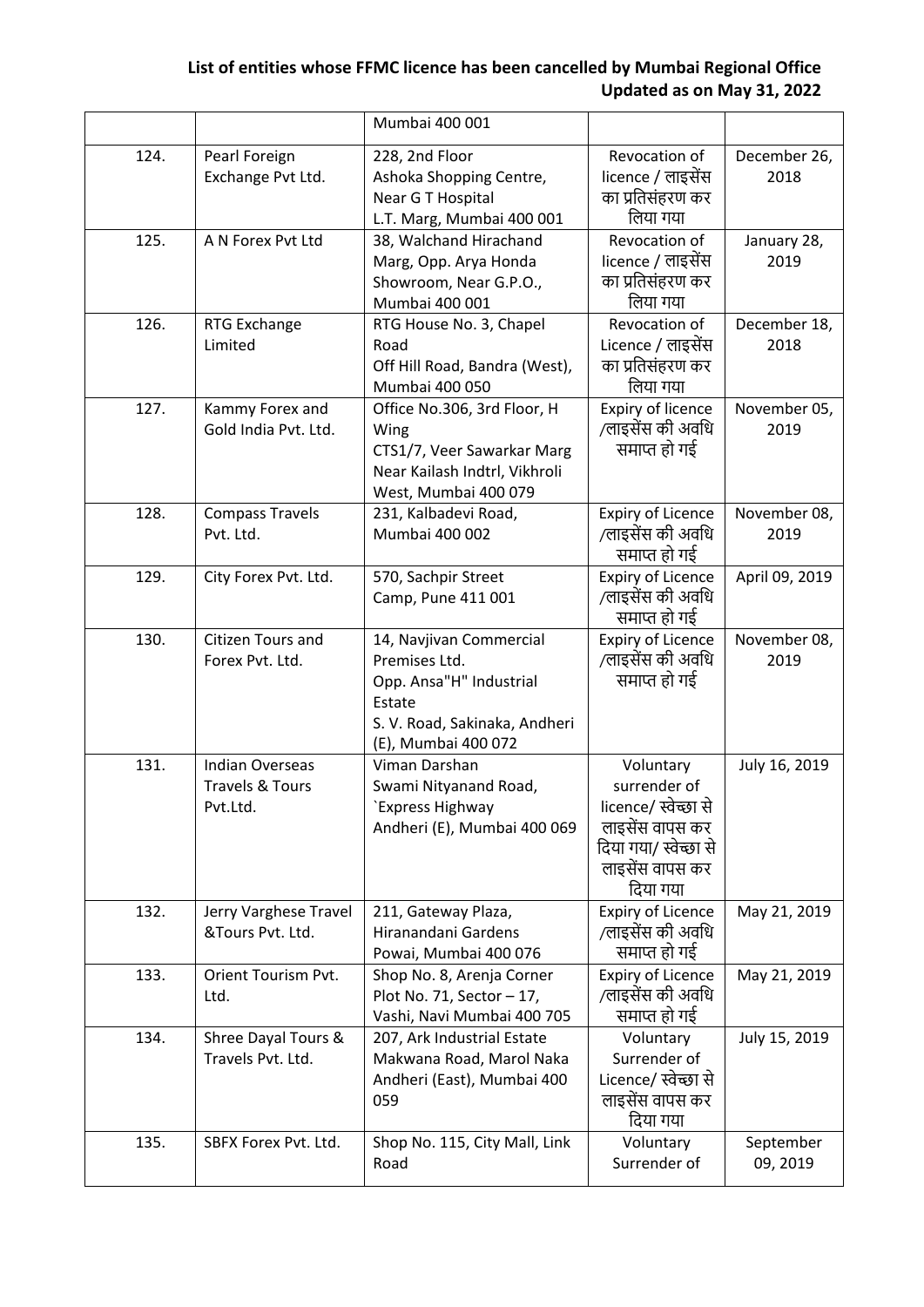|      |                                           | Andheri (West), Mumbai 400<br>053                                                                                                                                                                                                             | Licence/ स्वेच्छा से<br>लाइसेंस वापस कर<br>दिया गया                              |                      |
|------|-------------------------------------------|-----------------------------------------------------------------------------------------------------------------------------------------------------------------------------------------------------------------------------------------------|----------------------------------------------------------------------------------|----------------------|
| 136. | Sealand Forex Pvt.<br>Ltd.                | 5, Jai Jawan Market<br>Near Vashi Plaza, Sector - 17<br>Vashi, Navi Mumbai 400 705                                                                                                                                                            | Voluntary<br>Surrender of<br>Licence/ स्वेच्छा से<br>लाइसेंस वापस कर<br>दिया गया | June 03, 2019        |
| 137. | Vipin Forex Pvt. Ltd.                     | 376, Centre Street, Camp,<br>Pune 411 001                                                                                                                                                                                                     | Expiry of licence<br>/लाइसेंस की अवधि<br>समाप्त हो गई                            | July 15, 2019        |
| 138. | Mehta & Patel Tours<br>Pvt. Ltd.          | <b>Registered Office</b><br>1225/D, Karnik Heritage,<br>Shop No. 6<br>Behind Hotel Rupali Lane, FC<br>Road<br>Deccan Gymkhana, Pune 411<br>004<br><b>Operational Address</b><br>Shop No.22, Kumar Place<br>East Street, Camp, Pune 411<br>001 | Expiry of licence<br>/लाइसेंस की अवधि<br>समाप्त हो गई                            | July 16, 2019        |
| 139. | D&G Forex Pvt. Ltd.                       | Office No.63, 2nd floor,<br><b>Empire Building</b><br>Dadabhai Nawroji Road, Fort,<br>Mumbai 400 001                                                                                                                                          | <b>Expiry of Licence</b><br>/लाइसेंस की अवधि<br>समाप्त हो गई                     | November 08,<br>2019 |
| 140. | Europa Forex Pvt.<br>Ltd.                 | 5, Happy House, Kalina-Kurla<br>Road<br>Opp. Air India Colony,<br>Santacruz (East)<br>Mumbai 400 029                                                                                                                                          | <b>Expiry of Licence</b><br>/लाइसेंस की अवधि<br>समाप्त हो गई                     | May 22, 2019         |
| 141. | Anam Travel & Forex<br>Pvt. Ltd.          | Shop 2A, Habib Compound,<br>near Jogeshwari Rly Station,<br>Jogeshwari (W), Mumbai 400<br>102                                                                                                                                                 | Voluntary<br>surrender of<br>licence/ स्वेच्छा से<br>लाइसेंस वापस कर<br>दिया गया | July 03, 2017        |
| 142. | Arma Hospitality Pvt.<br>Ltd.             | CST 608, SRA Bldg No. 2, 'A'<br>Wing, 1st floor, A.K. Marg,<br>Bandra (E), Mumbai 400 051.                                                                                                                                                    | Expiry of licence<br>/लाइसेंस की अवधि<br>समाप्त हो गई                            | November 06,<br>2017 |
| 143. | B.V.C. Tours and<br>Travels Pvt. Ltd.     | C/6, 32, Corporate Avenue,<br>Near Paper Box factory, Off<br>Mahakali Caves Road,<br>Andheri (E), Mumbai 400 093                                                                                                                              | Voluntary<br>surrender of<br>licence/ स्वेच्छा से<br>लाइसेंस वापस कर<br>दिया गया | June 01, 2016.       |
| 144. | Creative Tours &<br>Travels (I) Pvt. Ltd. | Kapadia Chambers, 1st Floor<br>Behind Metro Cinema, M.G.<br>Road<br>Dhobitalao, Mumbai 400 020                                                                                                                                                | Expiry of licence<br>/लाइसेंस की अवधि<br>समाप्त हो गई                            | February 01,<br>2015 |
| 145. | Gold Mart Jewels Pvt.<br>Ltd.             | B-1, Runwal Regency, Sadhu<br>Vaswani Chowk<br>Near Pune Railway Station,                                                                                                                                                                     | Expiry of licence<br>/लाइसेंस की अवधि<br>समाप्त हो गई                            | August 02,<br>2017   |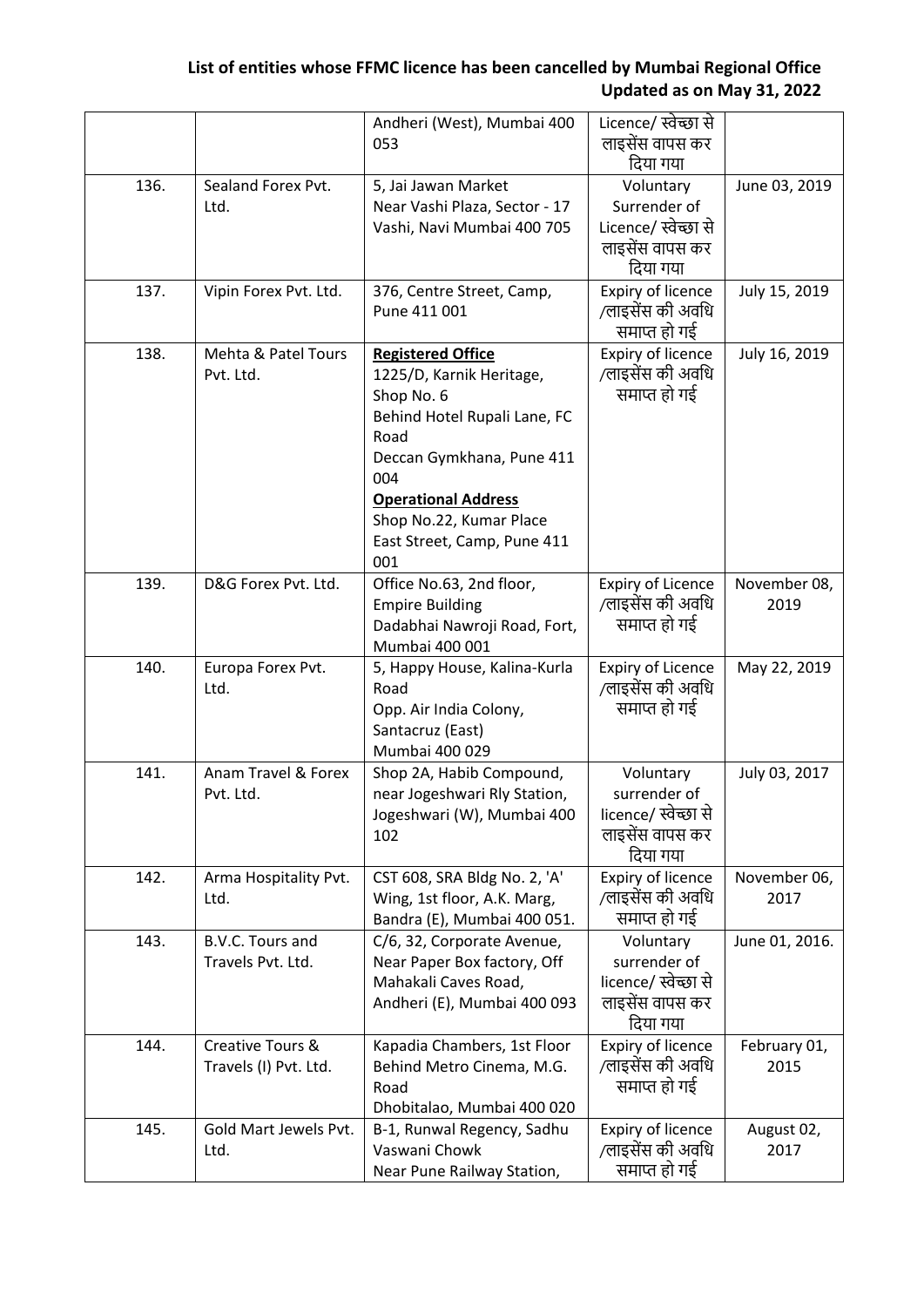|      |                                              | Pune 411 001                                                                                                                  |                                                                                  |                      |
|------|----------------------------------------------|-------------------------------------------------------------------------------------------------------------------------------|----------------------------------------------------------------------------------|----------------------|
| 146. | Goodwill Forex Pvt.<br>Ltd.                  | Shop No.16 & 17, Legacy<br>Plaza, Opp. Karachi Sweets<br>313, M.G. Road, Camp Pune<br>411 001                                 | Expiry of licence<br>/लाइसेंस की अवधि<br>समाप्त हो गई                            | January 07,<br>2018  |
| 147. | Gulshan Forex Pvt.<br>Ltd.                   | Shop No. 2, Waswani Nagar,<br>Sterling Co-operative Hsg.<br>Sty., Opp. Popular Heights -<br>1, Koregaon Park, Pune 411<br>001 | Voluntary<br>surrender of<br>licence/ स्वेच्छा से<br>लाइसेंस वापस कर<br>दिया गया | February 10,<br>2016 |
| 148. | <b>HBS Hospitality</b><br>Services Pvt. Ltd. | <b>B Shalimar Estate Sitaram</b><br>Building, Dr. D. N. Road, Near<br>Crawford Market, Mumbai<br>400 001                      | Voluntary<br>surrender of<br>licence/ स्वेच्छा से<br>लाइसेंस वापस कर<br>दिया गया | January 03,<br>2019  |
| 149. | Hrishi Forex Pvt. Ltd.                       | Great Western Bldg, Plot No<br>130/132, 1st Floor, Office No<br>42, MCC Lane, Kala Ghoda,<br>Fort, Mumbai 400 023.            | <b>Expiry of Licence</b><br>/लाइसेंस की अवधि<br>समाप्त हो गई                     | October 19,<br>2016  |
| 150. | Itz Cash Card Limited                        | Top 14th floor, Times Tower<br>Kamala City, Senapati Bapat<br>marg<br>Lower Parel, Mumbai 400<br>013                          | Voluntary<br>surrender of<br>licence/ स्वेच्छा से<br>लाइसेंस वापस कर<br>दिया गया | July 5, 2017         |
| 151. | Kesariyaji Capital Pvt.<br>Ltd.              | 502/A, Shree Siddhi Plaza,<br>RRT Road, Mulund (W),<br>Mumbai 400 080                                                         | Voluntary<br>surrender of<br>licence/ स्वेच्छा से<br>लाइसेंस वापस कर<br>दिया गया | July 03, 2017        |
| 152. | Kingfisher Forex Pvt.<br>Ltd.                | SHOP NO.3, PLOT NO.5-C,<br>CHAPRU NAGAR SQUARE,<br>CENTRAL AVENUE, NAGPUR<br>440 008                                          | Voluntary<br>surrender of<br>licence/ स्वेच्छा से<br>लाइसेंस वापस कर<br>दिया गया | April 20, 2015       |
| 153. | Konark Forex Pvt. Ltd.                       | Shop No 10, Mount Bldg, J. P.<br>Road, Versova, Andheri (W),<br>Mumbai 400 061                                                | Voluntary<br>surrender of<br>licence/ स्वेच्छा से<br>लाइसेंस वापस कर<br>दिया गया | July 04, 2017        |
| 154. | Linea Travels Pvt. Ltd.                      | 2, Silk House, Silk Bazar, 630<br>J. S. Seth Marg, Mumbai<br>400 002                                                          | Voluntary<br>surrender of<br>licence/ स्वेच्छा से<br>लाइसेंस वापस कर<br>दिया गया | March 29,<br>2018    |
| 155. | Luna Exchange Pvt.<br>Ltd.                   | 225, Plot 231, Commissariat<br>Bldg, Dr. D.N. Road, Fort,<br>Mumbai 400 001.                                                  | Voluntary<br>surrender of<br>licence/ स्वेच्छा से<br>लाइसेंस वापस कर<br>दिया गया | July 03, 2017        |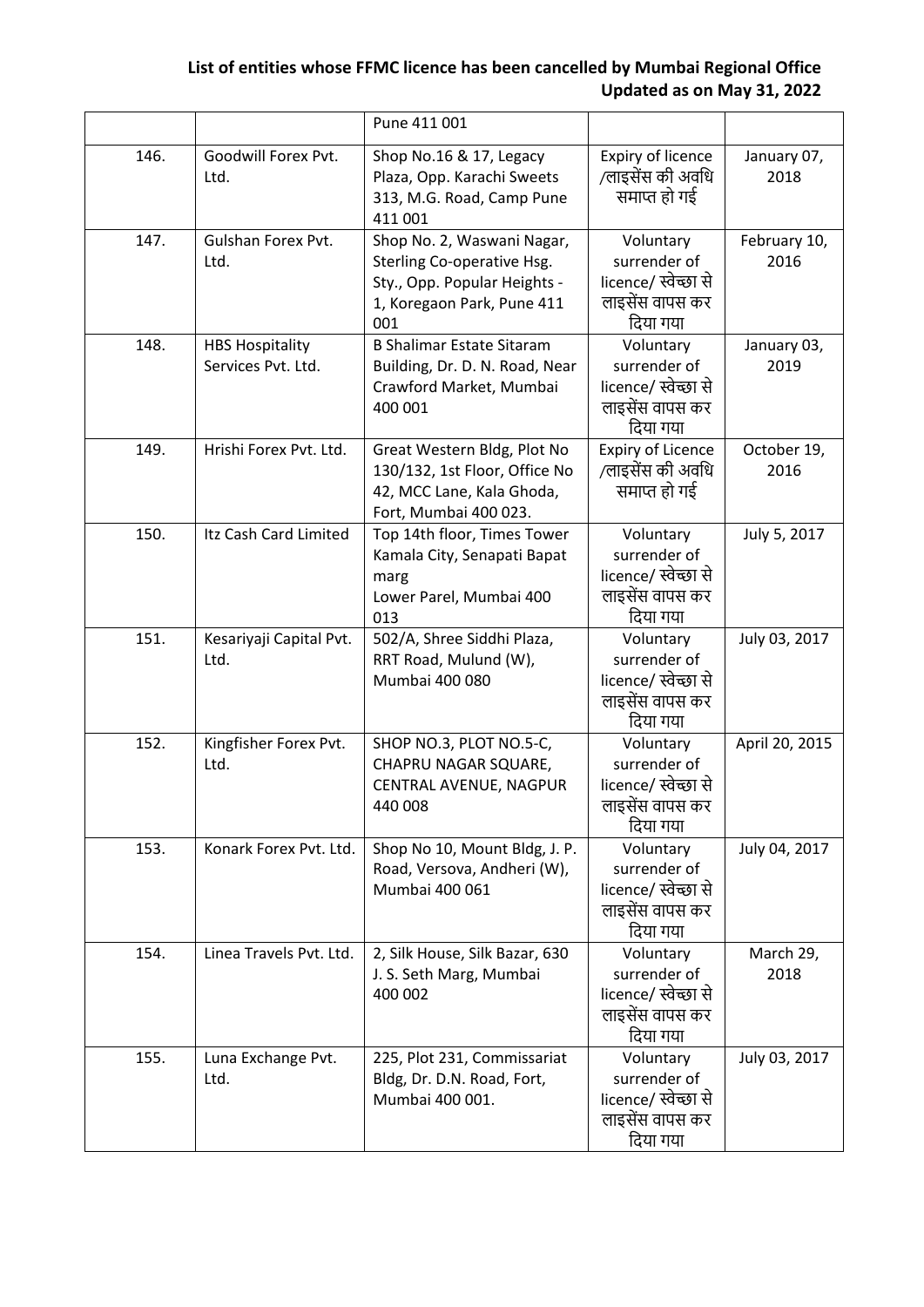| 156. | Manthan Forex Pvt.<br>Ltd. | Shop No 7, Ground floor,<br>Girnar Apartment, Malad | Expiry of licence<br>/लाइसेंस की अवधि | November 01,<br>2017 |
|------|----------------------------|-----------------------------------------------------|---------------------------------------|----------------------|
|      |                            | (W), Mumbai 400 064.                                | समाप्त हो गई                          |                      |
| 157. | Mildeep Brokerage          | G1, Thacker Ind. Estate,                            | Voluntary                             | December 31,         |
|      | Pvt. Ltd.                  | Sitaram Mill Compound, N.                           | surrender of                          | 2018                 |
|      |                            |                                                     |                                       |                      |
|      |                            | M. Joshi Marg (Delisle Rd),                         | Licence/ स्वेच्छा से                  |                      |
|      |                            | Mumbai 400 011                                      | लाइसेंस वापस कर                       |                      |
|      |                            |                                                     | दिया गया                              |                      |
| 158. | Mira Road Exchange         | A-301, Ambika Park, Bldg.                           | <b>Expiry of Licence</b>              | February 20,         |
|      | Pvt. Ltd.                  | No. 3, Janata Nagar Galli,                          | /लाइसेंस की अवधि                      | 2019                 |
|      |                            | Near Poddar High School,                            | समाप्त हो गई                          |                      |
|      |                            | Mira-Bhayander West, Dist.                          |                                       |                      |
|      |                            | Thane-401 101                                       |                                       |                      |
| 159. | Money Yatra Forex &        | B 401, 4th Floor, Om                                | Voluntary                             | May 18, 2017         |
|      | <b>Travel Services</b>     | Residency, St. Xavier Street,                       | surrender of                          |                      |
|      |                            | Near Bhoiwada Court No 5,                           | Licence/ स्वेच्छा से                  |                      |
|      |                            | Parel, Mumbai 400 012.                              | लाइसेंस वापस कर                       |                      |
|      |                            |                                                     | दिया गया                              |                      |
| 160. | Namaskar Forex             |                                                     |                                       |                      |
|      |                            | 8, SAI SANGEET SOCIETY,                             | Voluntary                             | April 20, 2015       |
|      | Services Pvt. Ltd.         | 368, LINKING ROAD, KHAR                             | surrender of                          |                      |
|      |                            | (WEST), MUMBAI 400 052                              | licence/ स्वेच्छा से                  |                      |
|      |                            |                                                     | लाइसेंस वापस कर                       |                      |
|      |                            |                                                     | दिया गया                              |                      |
| 161. | Needhi Forex Pvt.          | 210, Victoria II, Fortaleza,                        | Expiry of licence                     | November 01,         |
|      | Ltd.                       | Kalyani Nagar, Yerawada,                            | /लाइसेंस की अवधि                      | 2017                 |
|      |                            | Pune 411 006.                                       | समाप्त हो गई                          |                      |
| 162. | Omkar Forex and            | A/503, Lila CHS Ltd., Jangid                        | Expiry of licence                     | October 01,          |
|      | Consultant Pvt. Ltd.       | Enclave                                             | /लाइसेंस की अवधि                      | 2016                 |
|      |                            | Opp Laxmi Park, Mira Road,                          | समाप्त हो गई                          |                      |
|      |                            | Thane 401 107                                       |                                       |                      |
| 163. | Panoramic Tour &           | 01, Shrusti Apartment, Old                          | Voluntary                             | January 03,          |
|      | Travels Ltd.               | Prabhadevi<br>Road,                                 | surrender of                          | 2019                 |
|      |                            | Prabhadevi, Mumbi 400 025.                          | licence/ स्वेच्छा से                  |                      |
|      |                            |                                                     | लाइसेंस वापस कर                       |                      |
|      |                            |                                                     | दिया गया                              |                      |
| 164. | Radhika Tourism Pvt.       | Radhika Sadan, C.S. 902/G, E                        | Expiry of licence                     | May 01, 2018         |
|      | Ltd.                       | Ward, Near Gavat Mandai,                            | /लाइसेंस की अवधि                      |                      |
|      |                            | Shahupuri 6th Lane, Kolhapur                        | समाप्त हो गई                          |                      |
|      |                            | 416 001                                             |                                       |                      |
| 165. | Raunaq Exchange            | Shop No. 6 / 407, Shiv                              | Voluntary                             | February 10,         |
|      | Pvt. Ltd.                  | Darshan, Bandra (West),                             | surrender of                          | 2016                 |
|      |                            | Mumbai 400 050                                      | licence/ स्वेच्छा से                  |                      |
|      |                            |                                                     | लाइसेंस वापस कर                       |                      |
|      |                            |                                                     | दिया गया                              |                      |
| 166. | <b>Reliance Money</b>      | 11th floor, R-Tech, IT Park,                        | Voluntary                             | January 11,          |
|      | Express Ltd.               | Western Express Highway,                            | surrender of                          | 2016                 |
|      |                            | Goregaon (East), Mumbai                             | licence/ स्वेच्छा से                  |                      |
|      |                            | 400 063                                             | लाइसेंस वापस कर                       |                      |
|      |                            |                                                     | दिया गया                              |                      |
| 167. | Rimsha Forex Pvt.          | Shop No. D/1, Flat No C/403,                        | Voluntary                             | November 06,         |
|      | Ltd.                       | Kausar Baug Bldg, Opp.                              | surrender of                          | 2017                 |
|      |                            |                                                     |                                       |                      |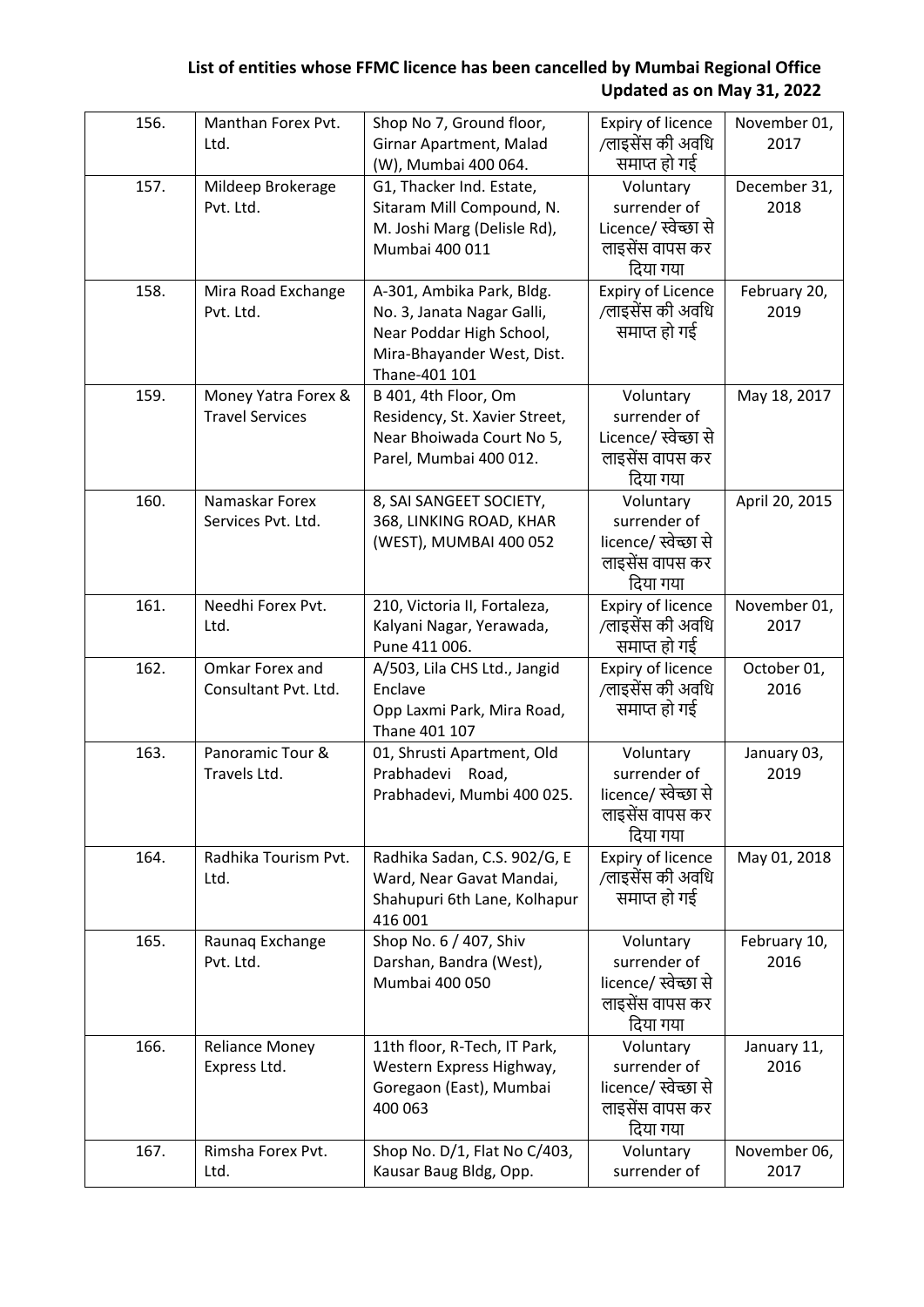|      |                             | Amrut Nagar, Mumbra,                | licence / स्वेच्छा से     |                |
|------|-----------------------------|-------------------------------------|---------------------------|----------------|
|      |                             | Thane 400 612.                      | लाइसेंस वापस कर           |                |
|      |                             |                                     | दिया गया                  |                |
| 168. | Satguru Travel &            | Office No. 601, Pentagon            | Expiry of licence         | June 02, 2017  |
|      | Tourism Pvt. Ltd.           | Tower, P5, Magarpatta City          | /लाइसेंस की अवधि          |                |
|      |                             | Hadapsar, Pune 411 013              | समाप्त हो गई              |                |
| 169. | <b>Shandar Money</b>        | Ground Floor, 11, Sharda            | Voluntary                 | January 11,    |
|      | Changer Pvt. Ltd            | Sadan, S. A. Brelvi Road, Fort      | surrender of              | 2016           |
|      |                             | Fire Station, Fort, Mumbai          | licence/ स्वेच्छा से      |                |
|      |                             | 400 001                             | लाइसेंस वापस कर           |                |
|      |                             |                                     | दिया गया                  |                |
| 170. | Shiv Shubham                | Shop No. 72 & 99, Galleria,         | Expiry of licence         | May 01, 2018   |
|      | Jewelers Pvt. Ltd.          | Hiranandani Gardens                 | /लाइसेंस की अवधि          |                |
|      |                             | Opp. ICICI ATM, Powai,              | समाप्त हो गई              |                |
|      |                             | Mumbai 400 076                      |                           |                |
| 171. | Shree Vinayak Forex         | 51, Shilp Mahal, Hanuman            | Voluntary                 | December 31,   |
|      | Services Pvt. Ltd.          | Road, Opp. Dutta Mandir,            | surrender of              | 2018           |
|      |                             | Vile Parle (East), Mumbai 400       | licence/ स्वेच्छा से      |                |
|      |                             | 057                                 | लाइसेंस वापस कर           |                |
|      |                             |                                     | दिया गया                  |                |
|      |                             |                                     |                           |                |
| 172. | <b>Silver Stone Travels</b> | 102, Shrika Residency, 243,         | Expiry of licence         | January 03,    |
|      | Pvt. Ltd.                   | Canal Road, Dharampet,              | /लाइसेंस की अवधि          | 2019           |
|      |                             | Nagpur 440 010                      | समाप्त हो गई              |                |
| 173. | Sky Gold Travels &          | G-5/7, modi Chambers,               | Voluntary                 | August 04,     |
|      | Forex Pvt. Ltd.             | Corner of French Bridge,            | surrender of              | 2017           |
|      |                             | Opera House, Mumbai 400             | licence/ स्वेच्छा से      |                |
|      |                             | 004.                                | लाइसेंस वापस कर           |                |
|      |                             |                                     | दिया गया                  |                |
| 174. | <b>SOTC Travel Services</b> | 7th floor, Urmi Estate, 95,         | Voluntary<br>surrender of | August 04,     |
|      | Pvt. Ltd.                   | Ganpatrao kadam Marg,               | licence/ स्वेच्छा से      | 2017           |
|      |                             | Lower Parel (W), Mumbai<br>400 013. | लाइसेंस वापस कर           |                |
|      |                             |                                     | दिया गया                  |                |
|      |                             |                                     | Revocation of             |                |
| 175. | Swayam Forex Pvt.           | 12/14, Ganga Niwas, Room            | licence / लाइसेंस         | June 03, 2016  |
|      | Ltd.                        | No. 6 & 7, 1st Floor, Modi          | का प्रतिसंहरण कर          |                |
|      |                             | Street, Fort, Mumbai 400<br>001.    | लिया गया                  |                |
| 176. | T. S. Foreign               | 3/4, THAKUR NIWAS, NEAR             | Revocation of             | September      |
|      | Exchange                    | ASHOK TALKIES, ABOVE TIP            | Licence / लाइसेंस         | 08, 2015       |
|      |                             | TOP SWEETS, GOKHALE                 | का प्रतिसंहरण कर          |                |
|      |                             | ROAD, THANE (WEST)                  | लिया गया                  |                |
| 177. | Times of Money Pvt.         | level-4, 'B' Wing, Reliable         | Voluntary                 | October 19,    |
|      | Ltd.                        | Tech Park, Thane-Belapur            | surrender of              | 2016           |
|      |                             | Road, Airoli, Navi Mumbai           | licence/ स्वेच्छा से      |                |
|      |                             | 400 708.                            | लाइसेंस वापस कर           |                |
|      |                             |                                     | दिया गया                  |                |
|      |                             |                                     |                           |                |
| 178. | Tinwala Forex               | SHOP NO.2, GROUND FLOOR,            | Voluntary                 | April 17, 2014 |
|      | Trading Pvt. Ltd.           | IBRAHIM OOSMAN HOUSE,               | surrender of              |                |
|      |                             | NEW BAGALPURA STREET,               | licence / स्वेच्छा से     |                |